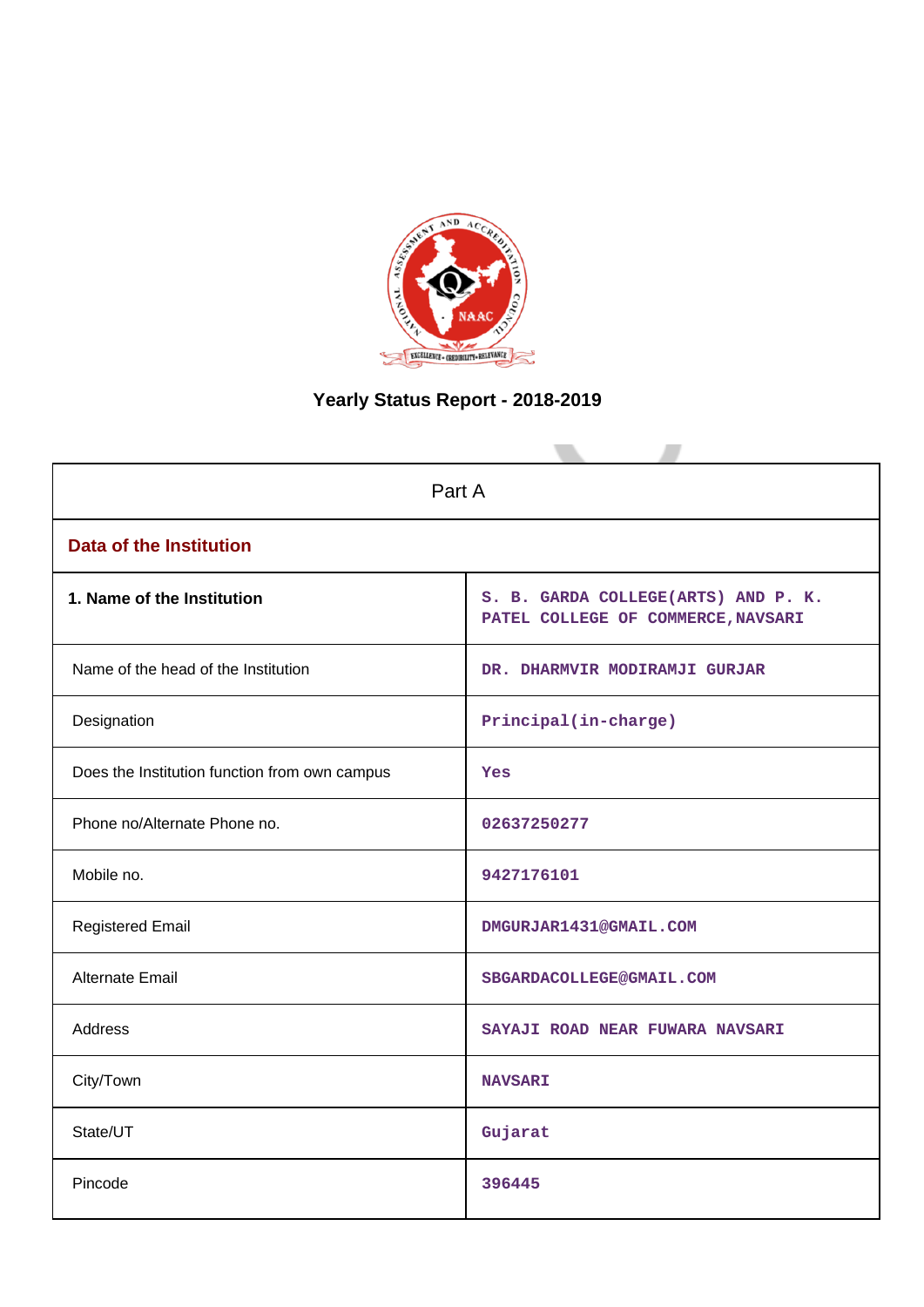| 2. Institutional Status                                                  |                                                                           |             |                                                                                             |                                   |             |  |  |
|--------------------------------------------------------------------------|---------------------------------------------------------------------------|-------------|---------------------------------------------------------------------------------------------|-----------------------------------|-------------|--|--|
| Affiliated / Constituent                                                 |                                                                           |             | Affiliated                                                                                  |                                   |             |  |  |
| Type of Institution                                                      |                                                                           |             | Co-education                                                                                |                                   |             |  |  |
| Location                                                                 |                                                                           |             | Urban                                                                                       |                                   |             |  |  |
| <b>Financial Status</b>                                                  |                                                                           |             | state                                                                                       |                                   |             |  |  |
| Name of the IQAC co-ordinator/Director                                   |                                                                           |             |                                                                                             | DR. HITESHKUMAR JAYANTIBHAI PATEL |             |  |  |
| Phone no/Alternate Phone no.                                             |                                                                           |             | 02637250277                                                                                 |                                   |             |  |  |
| Mobile no.                                                               |                                                                           |             | 9879038709                                                                                  |                                   |             |  |  |
| <b>Registered Email</b>                                                  |                                                                           |             |                                                                                             | HITESHPATEL1669@GMAIL.COM         |             |  |  |
| Alternate Email                                                          |                                                                           |             | SBGARDACOLLEGE@GMAIL.COM                                                                    |                                   |             |  |  |
|                                                                          | 3. Website Address                                                        |             |                                                                                             |                                   |             |  |  |
| Web-link of the AQAR: (Previous Academic Year)                           |                                                                           |             | http://sbgardacollege.org/wp-content<br>/uploads/2021/03/AQAR-2017-18.pdf                   |                                   |             |  |  |
| 4. Whether Academic Calendar prepared during<br>the year                 |                                                                           |             | Yes                                                                                         |                                   |             |  |  |
| if yes, whether it is uploaded in the institutional website:<br>Weblink: |                                                                           |             | http://sbgardacollege.org/wp-content/up<br>loads/2021/03/ACADEMIC-<br>CALENDAR-2018-19. jpq |                                   |             |  |  |
| <b>5. Accrediation Details</b>                                           |                                                                           |             |                                                                                             |                                   |             |  |  |
| Cycle                                                                    | Grade                                                                     | <b>CGPA</b> | Year of                                                                                     | Validity                          |             |  |  |
|                                                                          |                                                                           |             | Accrediation                                                                                | Period From                       | Period To   |  |  |
| $\mathbf{1}$                                                             | в                                                                         | 2.27        | 2008                                                                                        | 16-Sep-2008                       | 16-Sep-2013 |  |  |
| 6. Date of Establishment of IQAC                                         |                                                                           |             | $01 - Jul - 2015$                                                                           |                                   |             |  |  |
| 7. Internal Quality Assurance System                                     |                                                                           |             |                                                                                             |                                   |             |  |  |
|                                                                          | Quality initiatives by IQAC during the year for promoting quality culture |             |                                                                                             |                                   |             |  |  |

Date & Duration Number of participants/ beneficiaries

Item /Title of the quality initiative by IQAC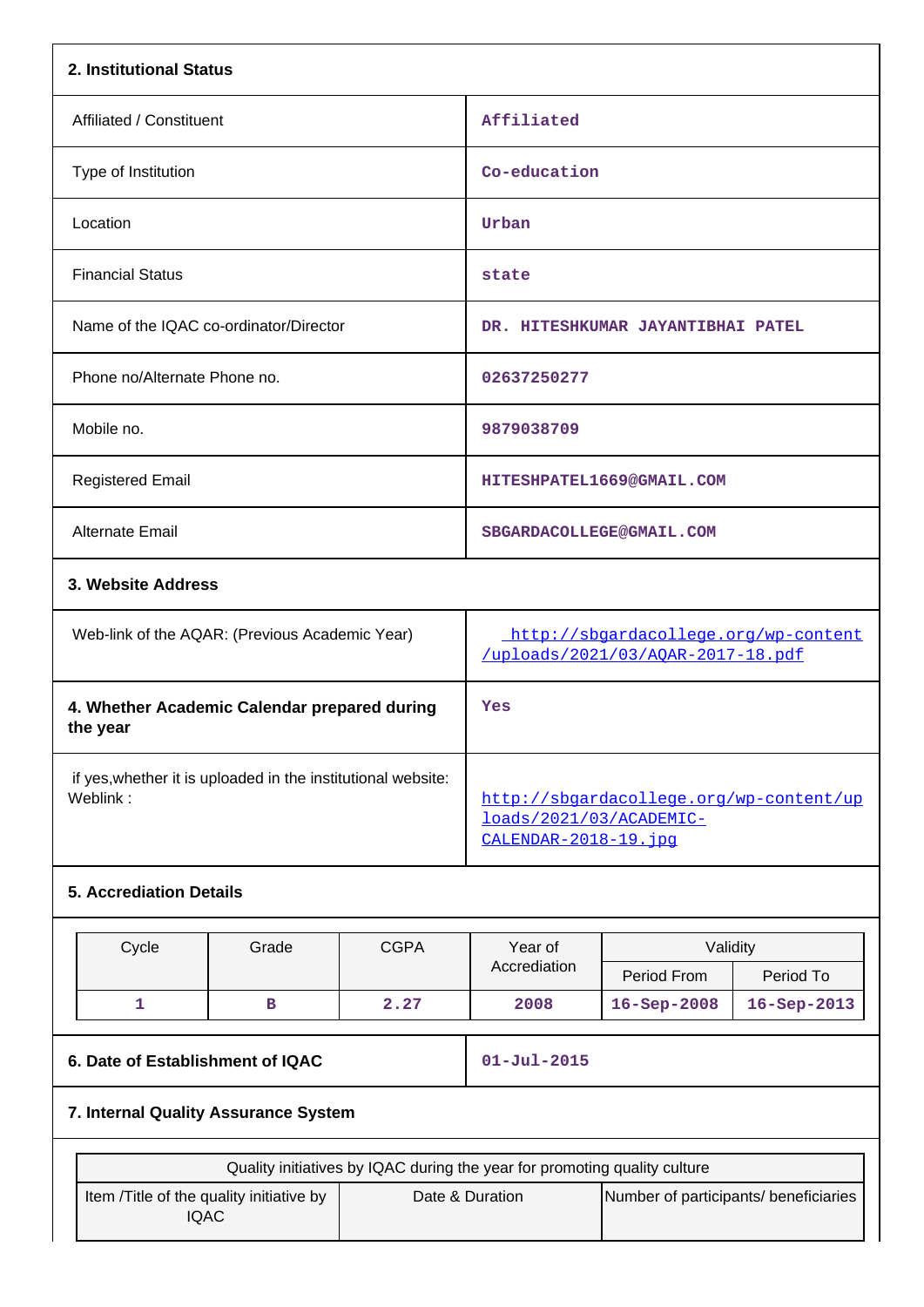| <b>IOAC MEETING TWO</b> | $05 - Nov - 2018$ | 17 |
|-------------------------|-------------------|----|
| <b>IQAC MEETING ONE</b> | $20 - Ju1 - 2018$ | 17 |

### **8. Provide the list of funds by Central/ State Government- UGC/CSIR/DST/DBT/ICMR/TEQIP/World Bank/CPE of UGC etc.**

| Institution/Departmen<br>t/Faculty<br><b>INSTITUTION</b>                                                           | Scheme<br><b>UDISHA CELL</b>                    |  | <b>Funding Agency</b><br><b>KCG</b> | Year of award with<br>duration<br>2018<br>$\mathbf{0}$ | Amount<br>20000 |  |
|--------------------------------------------------------------------------------------------------------------------|-------------------------------------------------|--|-------------------------------------|--------------------------------------------------------|-----------------|--|
| <b>INSTITUTION</b>                                                                                                 | <b>SWARNIM GUJARAT</b><br><b>GRANT</b>          |  | <b>KCG</b><br>View File             | 2018<br>0                                              | 20000           |  |
| <b>NAAC</b> guidelines:                                                                                            | 9. Whether composition of IQAC as per latest    |  | Yes                                 |                                                        |                 |  |
|                                                                                                                    | Upload latest notification of formation of IQAC |  | View File                           |                                                        |                 |  |
| 10. Number of IQAC meetings held during the<br>year :                                                              |                                                 |  | 4                                   |                                                        |                 |  |
| The minutes of IQAC meeting and compliances to the<br>decisions have been uploaded on the institutional<br>website |                                                 |  | Yes                                 |                                                        |                 |  |
| Upload the minutes of meeting and action taken report                                                              |                                                 |  | View File                           |                                                        |                 |  |
| 11. Whether IQAC received funding from any of<br>the funding agency to support its activities<br>during the year?  |                                                 |  | No                                  |                                                        |                 |  |

# **12. Significant contributions made by IQAC during the current year(maximum five bullets)**

**SUMMER INTERNSHIP PROGRAMME.**

**BLOOD DONATION CAMP, FREE EYE CHECK UP CAMP AND FREE MEDICAL CAMP FOR NEEDY PEOPLE.**

**ORGANIZED ONE DAY EDUCATIONAL TOUR.**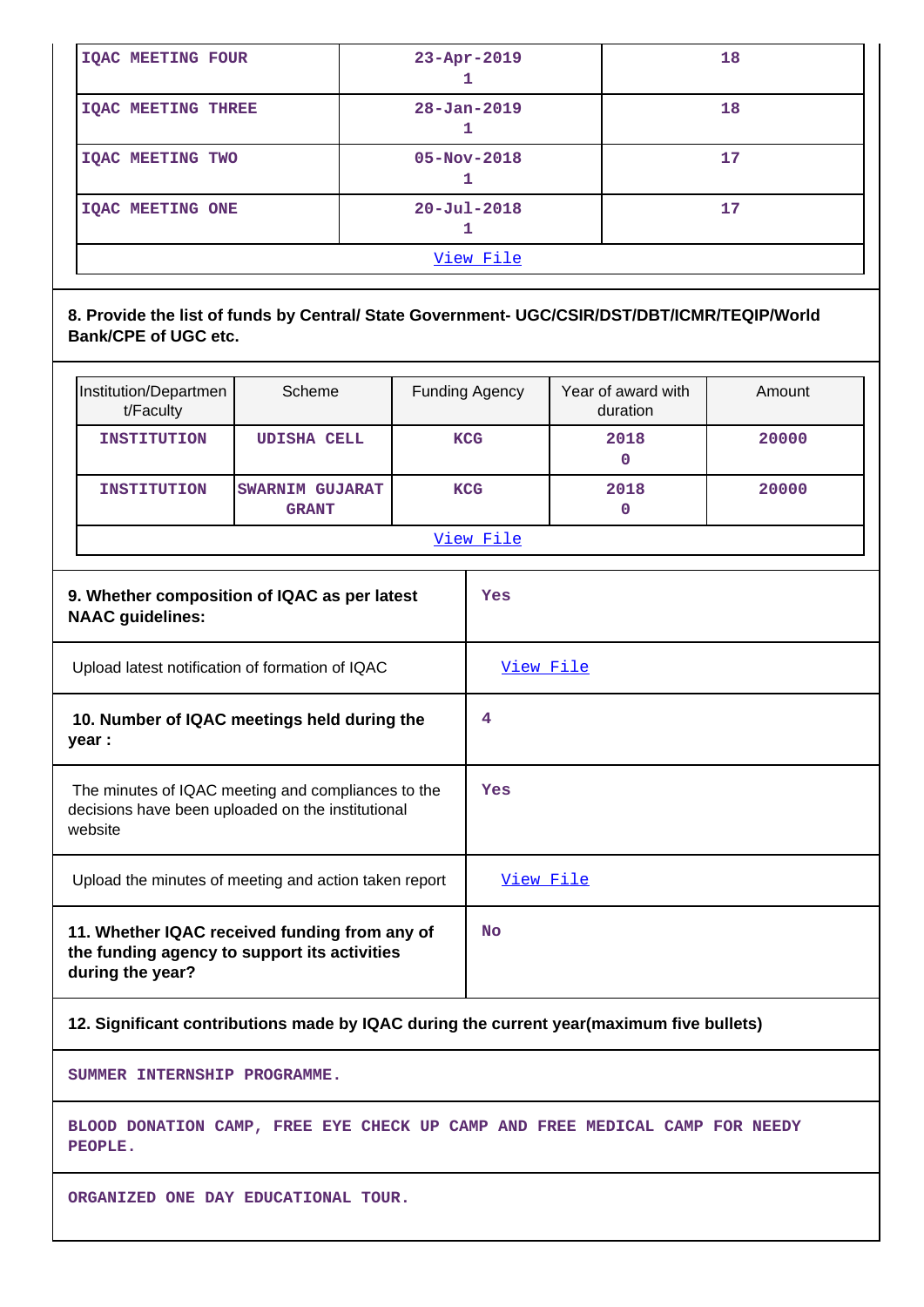**ARRANGED CAREER GUIDANCE PROGRAMMES**

**VARIOUS COMPETITIONS AND LECTURES ORGANIZED FOR IMPARTING INTELECTUAL AS WELL AS PHYSICAL SKILLS.**

#### [View File](https://assessmentonline.naac.gov.in/public/Postacc/Contribution/10371_Contribution.xlsx)

**13. Plan of action chalked out by the IQAC in the beginning of the academic year towards Quality Enhancement and outcome achieved by the end of the academic year**

| Plan of Action                                                                                                                                                                                                       | Achivements/Outcomes                                                                                                                                                                                                                                       |  |  |  |
|----------------------------------------------------------------------------------------------------------------------------------------------------------------------------------------------------------------------|------------------------------------------------------------------------------------------------------------------------------------------------------------------------------------------------------------------------------------------------------------|--|--|--|
| To arrange prize distribution, annual<br>gathering and cultural programs in<br>college.                                                                                                                              | Arranged prize distribution program to<br>encourage the students on their<br>achievements during the year and annual<br>gathering with cultural programs in<br>college under cultural committee.                                                           |  |  |  |
| To participate in youth festival.                                                                                                                                                                                    | Participated in university youth<br>festival under cultural committee.                                                                                                                                                                                     |  |  |  |
| To purchase a new generator for<br>college.                                                                                                                                                                          | Purchased a new generator for college.                                                                                                                                                                                                                     |  |  |  |
| To induce service quality and increase<br>patriotism a seminar for students to be<br>organized .                                                                                                                     | Induced service quality and increased<br>patriotism by organizing a seminar for<br>students.                                                                                                                                                               |  |  |  |
| To organize a staff satisfaction<br>survey.                                                                                                                                                                          | Undertook a staff satisfaction survey<br>and analyzed its pertaining problems<br>and queries under leadership of trustee<br>Shri Jal Garda.                                                                                                                |  |  |  |
| To organize a tour for students.                                                                                                                                                                                     | Organized 1 day tour under planning<br>forum.                                                                                                                                                                                                              |  |  |  |
| To organize an alumni meeting.                                                                                                                                                                                       | Organized alumni meeting by alumni<br>committee.                                                                                                                                                                                                           |  |  |  |
| Token of appreciation for dedicated<br>service to all present and ex staff of<br>the college.                                                                                                                        | Organized a program to appreciate the<br>dedicated service by all the past and<br>present teaching and non teaching<br>staff.                                                                                                                              |  |  |  |
| To form various committees under<br>student council, saptdhara etc. And to<br>appoint a chairman, vice chairman and<br>student representative for the same so<br>as to develop all round personality of<br>students. | Formed various committees under student<br>council, saptdhara etc. And appointed a<br>chairman, vice chairman and student<br>representative for the same and the<br>report of all such activities during<br>the year was submitted to IQAC<br>coordinator. |  |  |  |
| To arrange orientation program for the<br>students of first year.                                                                                                                                                    | Arranged orientation program for the<br>students of first year collectively.                                                                                                                                                                               |  |  |  |
|                                                                                                                                                                                                                      | View File                                                                                                                                                                                                                                                  |  |  |  |
| 14. Whether AQAR was placed before statutory<br>body ?                                                                                                                                                               | Yes                                                                                                                                                                                                                                                        |  |  |  |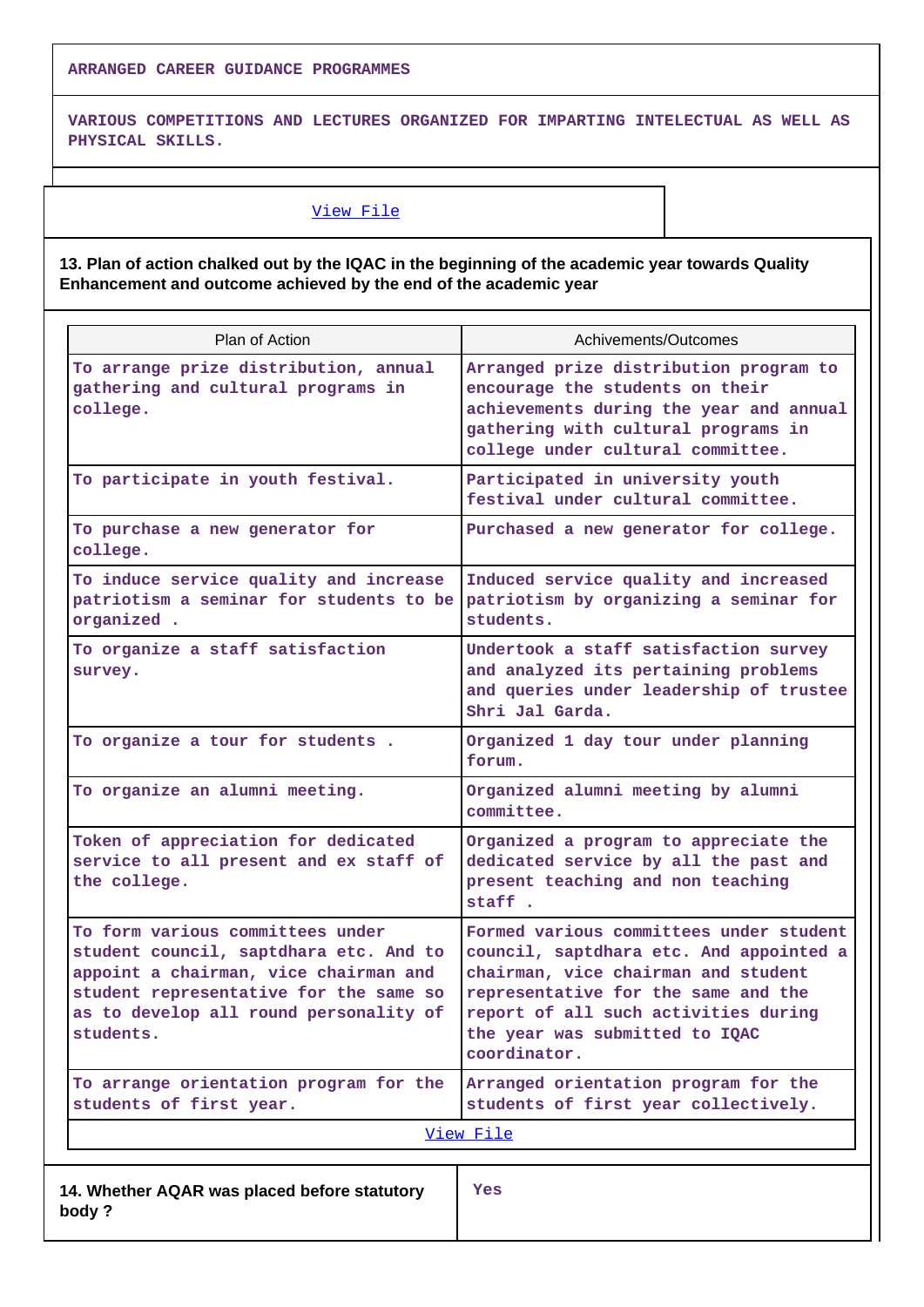| Name of Statutory Body                                                                                               | <b>Meeting Date</b>                                                                                                                                                                                                                                                                                                                                                                                                                                                                                                                                                                                                                                                                                                                                                                                                                                                                                                                                                                                                                                                                                          |  |  |  |  |
|----------------------------------------------------------------------------------------------------------------------|--------------------------------------------------------------------------------------------------------------------------------------------------------------------------------------------------------------------------------------------------------------------------------------------------------------------------------------------------------------------------------------------------------------------------------------------------------------------------------------------------------------------------------------------------------------------------------------------------------------------------------------------------------------------------------------------------------------------------------------------------------------------------------------------------------------------------------------------------------------------------------------------------------------------------------------------------------------------------------------------------------------------------------------------------------------------------------------------------------------|--|--|--|--|
| <b>IQAC</b>                                                                                                          | $04 - Mar - 2020$                                                                                                                                                                                                                                                                                                                                                                                                                                                                                                                                                                                                                                                                                                                                                                                                                                                                                                                                                                                                                                                                                            |  |  |  |  |
| 15. Whether NAAC/or any other accredited<br>body(s) visited IQAC or interacted with it to<br>assess the functioning? | <b>No</b>                                                                                                                                                                                                                                                                                                                                                                                                                                                                                                                                                                                                                                                                                                                                                                                                                                                                                                                                                                                                                                                                                                    |  |  |  |  |
| 16. Whether institutional data submitted to<br>AISHE:                                                                | Yes                                                                                                                                                                                                                                                                                                                                                                                                                                                                                                                                                                                                                                                                                                                                                                                                                                                                                                                                                                                                                                                                                                          |  |  |  |  |
| Year of Submission                                                                                                   | 2019                                                                                                                                                                                                                                                                                                                                                                                                                                                                                                                                                                                                                                                                                                                                                                                                                                                                                                                                                                                                                                                                                                         |  |  |  |  |
| Date of Submission                                                                                                   | $16 - Jan - 2019$                                                                                                                                                                                                                                                                                                                                                                                                                                                                                                                                                                                                                                                                                                                                                                                                                                                                                                                                                                                                                                                                                            |  |  |  |  |
| 17. Does the Institution have Management<br><b>Information System?</b>                                               | Yes                                                                                                                                                                                                                                                                                                                                                                                                                                                                                                                                                                                                                                                                                                                                                                                                                                                                                                                                                                                                                                                                                                          |  |  |  |  |
| If yes, give a brief descripiton and a list of modules<br>currently operational (maximum 500 words)                  | The college has instituted an Internal<br>Quality Assurance Cell (IQAC) as per<br>the guidelines of NAAC/UGC. The cell<br>consists of members from the<br>Management, college Alumni, Principal<br>of the college, Coordinator of the<br>steering committee (NAAC and IQAC),<br>heads of the departments and other<br>reputed people of the town. The cell<br>aims at quality enhancement based on<br>the suggestions of the previous NAAC<br>peer team report. Every year the cell<br>outlines the goals and sets targets<br>regarding the overall quality of the<br>institution, which includes needful<br>things to be done and feedback from the<br>stakeholders. The meeting of IQAC is<br>regularly being held at the college<br>wherein all the concerned issues<br>regarding quality improvement are being<br>discussed and solutions are arrived at.<br>The annual report on the institute<br>efforts of quality improvement and the<br>achievement of superior outcomes on all<br>aspect of holistic education is being<br>sent to NAAC as Annual Quality<br>Assessment Report (AQAR) by the IQAC. |  |  |  |  |
|                                                                                                                      | Part B                                                                                                                                                                                                                                                                                                                                                                                                                                                                                                                                                                                                                                                                                                                                                                                                                                                                                                                                                                                                                                                                                                       |  |  |  |  |

# **CRITERION I – CURRICULAR ASPECTS**

# **1.1 – Curriculum Planning and Implementation**

 1.1.1 – Institution has the mechanism for well planned curriculum delivery and documentation. Explain in 500 words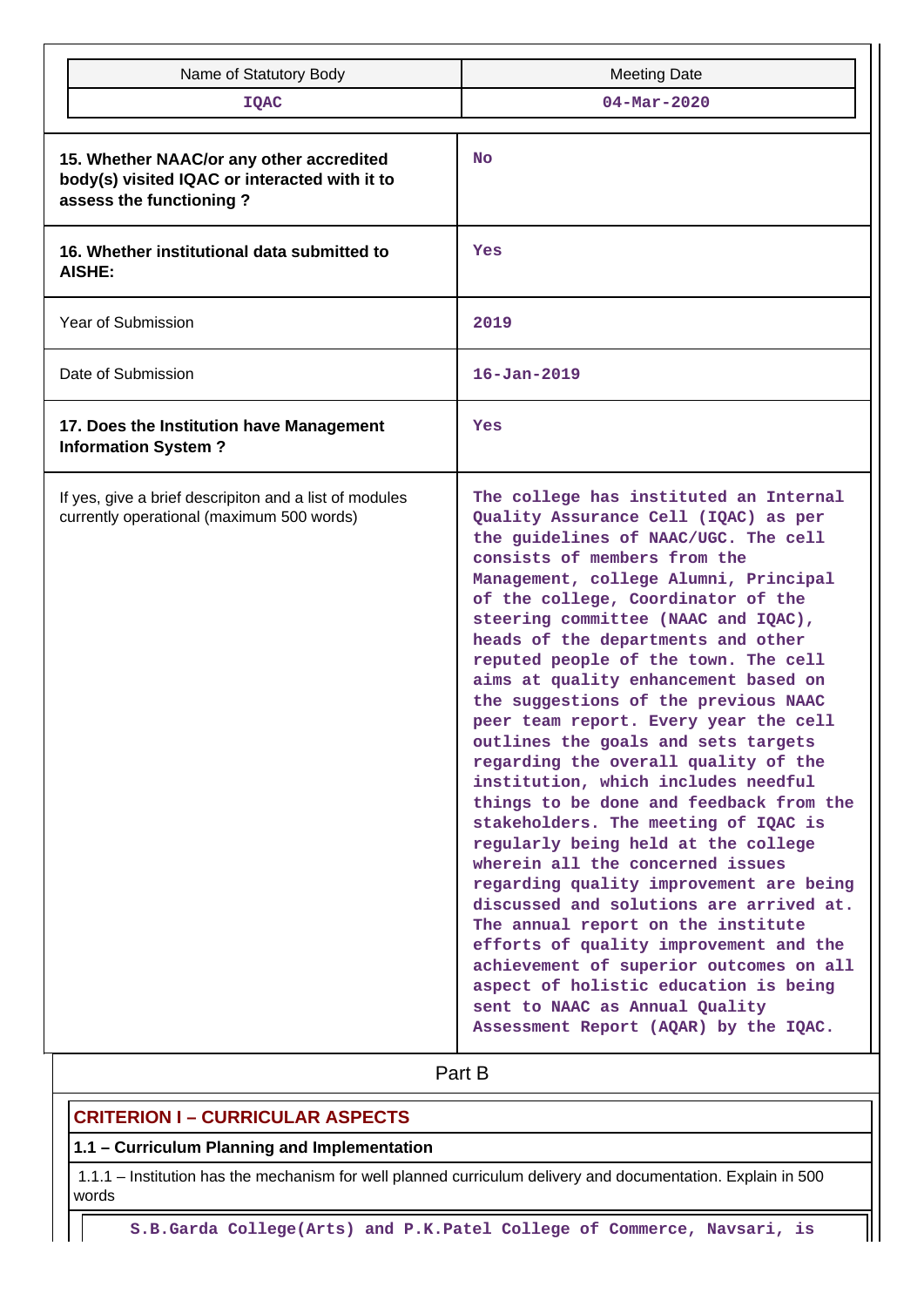**permanently affiliated to Veer Narmad South Gujarat University,Surat and follows the curricula prescribed by the University. The college ensures effective curriculum delivery through a well planned and documented process. The IQAC prepares the academic calendar of the college and also the concerned departments prepare their departmental academic planning and distribution of work prior to the commencement of every academic year. The academic calendar specifies suitable available dates for significant academic and other activities. The faculty members are instructed for the academic activities on the commencement of every academic year. The HODs arranges departmental meetings to distributes and assign the workload. Considering the workload and planning held in the departmental meetings, the syllabus is disseminated as per classes and courses for teachers. Faculty members prepare semester-wise teaching plan for the theory and the practical in the beginning of the academic year. Each teacher is provided with teaching diary containing timetable, workload, semester wise teaching plan, daily teaching plans. The timetable committee prepares a general time-table and teachers conduct – classes according to the time table. College also provides special guidance to the slow learners. Besides this the college has a mentoring system for academic – related issues.**

 1.1.2 – Certificate/ Diploma Courses introduced during the academic year Certificate Diploma Courses Dates of Introduction Duration Focus on employ ability/entreprene urship **Skill** Development  **NIL NIL Nil 0 NIL NIL 1.2 – Academic Flexibility** 1.2.1 – New programmes/courses introduced during the academic year Programme/Course **Programme Specialization** | Dates of Introduction  **Nill NIL Nill**

[View File](https://assessmentonline.naac.gov.in/public/Postacc/Program_introduced/10371_Program_introduced_1619062243.xlsx)

 1.2.2 – Programmes in which Choice Based Credit System (CBCS)/Elective course system implemented at the affiliated Colleges (if applicable) during the academic year.

| Name of programmes adopting<br><b>CBCS</b>                                                 | Programme Specialization                                                         | Date of implementation of<br><b>CBCS/Elective Course System</b> |  |  |  |  |  |
|--------------------------------------------------------------------------------------------|----------------------------------------------------------------------------------|-----------------------------------------------------------------|--|--|--|--|--|
| <b>BA</b>                                                                                  | GUJARATI, ENGLISH, HINDI,<br>SANSKRIT, HISTORY, PSYCHOLO<br><b>GY, ECONOMICS</b> | 11/06/2018                                                      |  |  |  |  |  |
| <b>BCom</b>                                                                                | <b>ACCOUNTANCY AND</b><br><b>STATISTICS</b>                                      | 11/06/2018                                                      |  |  |  |  |  |
| <b>MA</b>                                                                                  | <b>GUJARATI, HISTORY</b>                                                         | 11/06/2018                                                      |  |  |  |  |  |
| <b>MCom</b>                                                                                | FINANCIAL AND<br>MANAGEMENT ACCOUNTANCY                                          | 11/06/2018                                                      |  |  |  |  |  |
| 1.2.3 – Students enrolled in Certificate/ Diploma Courses introduced during the year       |                                                                                  |                                                                 |  |  |  |  |  |
|                                                                                            | Certificate                                                                      | Diploma Course                                                  |  |  |  |  |  |
| <b>Number of Students</b>                                                                  | Nil                                                                              | Nil                                                             |  |  |  |  |  |
| 1.3 - Curriculum Enrichment                                                                |                                                                                  |                                                                 |  |  |  |  |  |
| 1.3.1 – Value-added courses imparting transferable and life skills offered during the year |                                                                                  |                                                                 |  |  |  |  |  |
| <b>Value Added Courses</b>                                                                 | Date of Introduction                                                             | <b>Number of Students Enrolled</b>                              |  |  |  |  |  |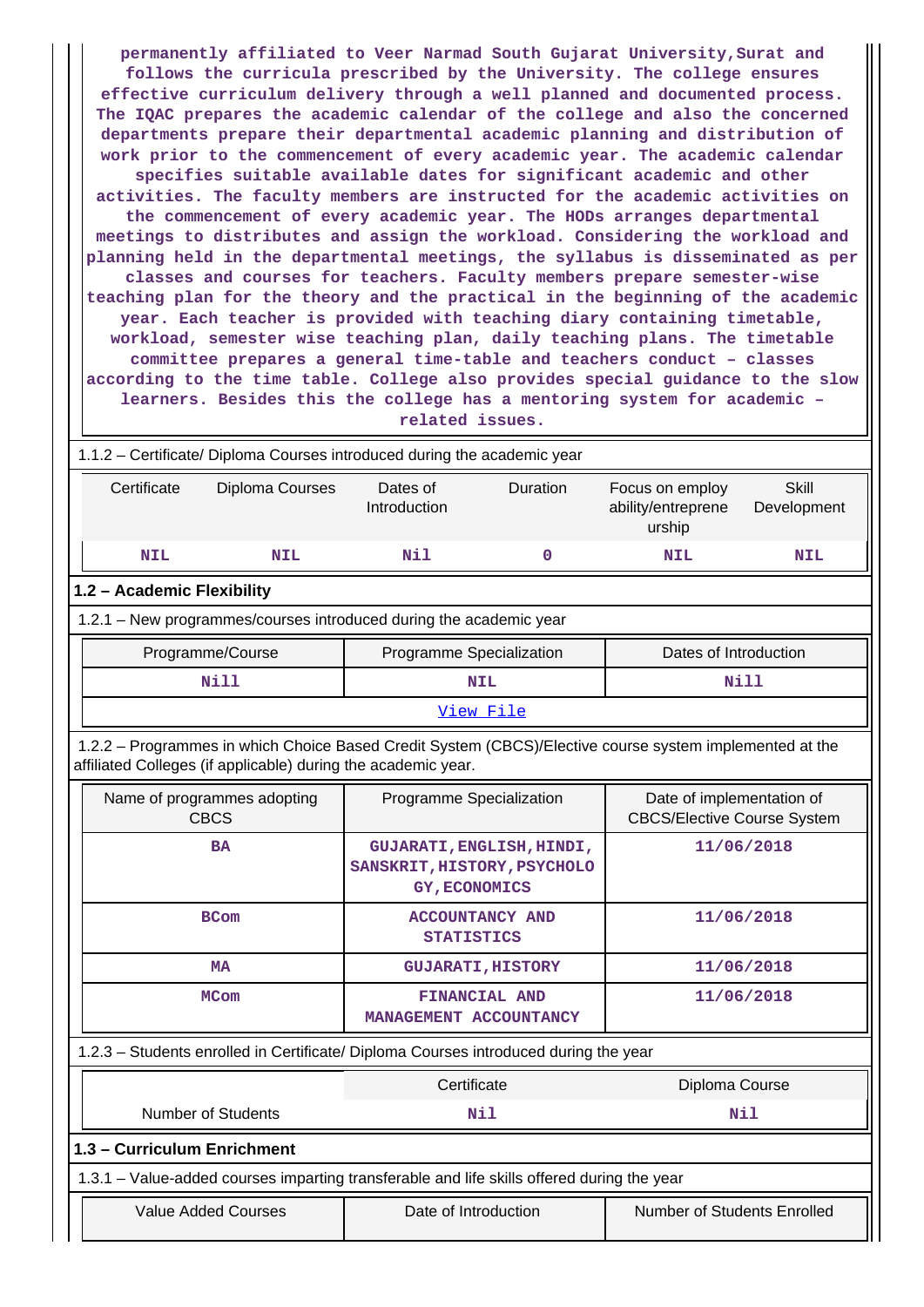| <b>NIL</b>                                                                                                                          |                                                                                                                                                                                                                                                                                                                                                                                                                                                                                                                                                                                                                                                                                                                                                                                                                                                                                                  |                          | Nill<br>Nill                 |  |                                   |                                                              |  |  |  |  |
|-------------------------------------------------------------------------------------------------------------------------------------|--------------------------------------------------------------------------------------------------------------------------------------------------------------------------------------------------------------------------------------------------------------------------------------------------------------------------------------------------------------------------------------------------------------------------------------------------------------------------------------------------------------------------------------------------------------------------------------------------------------------------------------------------------------------------------------------------------------------------------------------------------------------------------------------------------------------------------------------------------------------------------------------------|--------------------------|------------------------------|--|-----------------------------------|--------------------------------------------------------------|--|--|--|--|
|                                                                                                                                     |                                                                                                                                                                                                                                                                                                                                                                                                                                                                                                                                                                                                                                                                                                                                                                                                                                                                                                  |                          | View File                    |  |                                   |                                                              |  |  |  |  |
| 1.3.2 - Field Projects / Internships under taken during the year                                                                    |                                                                                                                                                                                                                                                                                                                                                                                                                                                                                                                                                                                                                                                                                                                                                                                                                                                                                                  |                          |                              |  |                                   |                                                              |  |  |  |  |
| Project/Programme Title                                                                                                             |                                                                                                                                                                                                                                                                                                                                                                                                                                                                                                                                                                                                                                                                                                                                                                                                                                                                                                  | Programme Specialization |                              |  |                                   | No. of students enrolled for Field<br>Projects / Internships |  |  |  |  |
| <b>Nill</b>                                                                                                                         |                                                                                                                                                                                                                                                                                                                                                                                                                                                                                                                                                                                                                                                                                                                                                                                                                                                                                                  |                          | <b>NIL</b>                   |  |                                   | <b>Nill</b>                                                  |  |  |  |  |
|                                                                                                                                     |                                                                                                                                                                                                                                                                                                                                                                                                                                                                                                                                                                                                                                                                                                                                                                                                                                                                                                  |                          | View File                    |  |                                   |                                                              |  |  |  |  |
| 1.4 - Feedback System                                                                                                               |                                                                                                                                                                                                                                                                                                                                                                                                                                                                                                                                                                                                                                                                                                                                                                                                                                                                                                  |                          |                              |  |                                   |                                                              |  |  |  |  |
| 1.4.1 – Whether structured feedback received from all the stakeholders.                                                             |                                                                                                                                                                                                                                                                                                                                                                                                                                                                                                                                                                                                                                                                                                                                                                                                                                                                                                  |                          |                              |  |                                   |                                                              |  |  |  |  |
| <b>Students</b>                                                                                                                     | Yes                                                                                                                                                                                                                                                                                                                                                                                                                                                                                                                                                                                                                                                                                                                                                                                                                                                                                              |                          |                              |  |                                   |                                                              |  |  |  |  |
| <b>Teachers</b>                                                                                                                     |                                                                                                                                                                                                                                                                                                                                                                                                                                                                                                                                                                                                                                                                                                                                                                                                                                                                                                  |                          |                              |  | Yes                               |                                                              |  |  |  |  |
| Employers                                                                                                                           |                                                                                                                                                                                                                                                                                                                                                                                                                                                                                                                                                                                                                                                                                                                                                                                                                                                                                                  |                          |                              |  | No                                |                                                              |  |  |  |  |
| Alumni                                                                                                                              |                                                                                                                                                                                                                                                                                                                                                                                                                                                                                                                                                                                                                                                                                                                                                                                                                                                                                                  |                          |                              |  | No                                |                                                              |  |  |  |  |
| Parents                                                                                                                             |                                                                                                                                                                                                                                                                                                                                                                                                                                                                                                                                                                                                                                                                                                                                                                                                                                                                                                  |                          |                              |  | No.                               |                                                              |  |  |  |  |
| 1.4.2 – How the feedback obtained is being analyzed and utilized for overall development of the institution?<br>(maximum 500 words) |                                                                                                                                                                                                                                                                                                                                                                                                                                                                                                                                                                                                                                                                                                                                                                                                                                                                                                  |                          |                              |  |                                   |                                                              |  |  |  |  |
| <b>Feedback Obtained</b>                                                                                                            |                                                                                                                                                                                                                                                                                                                                                                                                                                                                                                                                                                                                                                                                                                                                                                                                                                                                                                  |                          |                              |  |                                   |                                                              |  |  |  |  |
|                                                                                                                                     | and scope for further improvement, the college has been collected every year<br>the feedback of students through feedback form which has included various key<br>indicators. The responses of the students have helped on quality improvement of<br>teaching-learning and achieve the motto of the institution "excelsior". The<br>overall feedback from students shows that the students are well satisfied with<br>the facilities and effort taken by the institute. The responses on feedback<br>form shows the different views expressed by present students in regard to their<br>perception of quality in an educational institution. Students are very<br>satisfied with curriculum, availability of teaching learning sources of the<br>institution. Their feedback significantly shows the actual qualities of<br>teaching-learning process as well as the other possible improvements. |                          |                              |  |                                   |                                                              |  |  |  |  |
| <b>CRITERION II - TEACHING- LEARNING AND EVALUATION</b>                                                                             |                                                                                                                                                                                                                                                                                                                                                                                                                                                                                                                                                                                                                                                                                                                                                                                                                                                                                                  |                          |                              |  |                                   |                                                              |  |  |  |  |
| 2.1 - Student Enrolment and Profile                                                                                                 |                                                                                                                                                                                                                                                                                                                                                                                                                                                                                                                                                                                                                                                                                                                                                                                                                                                                                                  |                          |                              |  |                                   |                                                              |  |  |  |  |
| $2.1.1 -$ Demand Ratio during the year                                                                                              |                                                                                                                                                                                                                                                                                                                                                                                                                                                                                                                                                                                                                                                                                                                                                                                                                                                                                                  |                          |                              |  |                                   |                                                              |  |  |  |  |
| Name of the<br>Programme                                                                                                            | Programme<br>Specialization                                                                                                                                                                                                                                                                                                                                                                                                                                                                                                                                                                                                                                                                                                                                                                                                                                                                      |                          | Number of seats<br>available |  | Number of<br>Application received | <b>Students Enrolled</b>                                     |  |  |  |  |
| <b>BA</b><br>Gujarati/Engl<br>2100<br>732<br>732<br>ish/Sanskrit/Hi<br>ndi/Psychology/<br>Economics/<br>History                     |                                                                                                                                                                                                                                                                                                                                                                                                                                                                                                                                                                                                                                                                                                                                                                                                                                                                                                  |                          |                              |  |                                   |                                                              |  |  |  |  |
| <b>BCom</b>                                                                                                                         | Financial<br>Accountancy &<br>Statistics                                                                                                                                                                                                                                                                                                                                                                                                                                                                                                                                                                                                                                                                                                                                                                                                                                                         |                          | 2520                         |  | 1627                              | 1627                                                         |  |  |  |  |
| <b>MA</b>                                                                                                                           | Gujarati/<br>History                                                                                                                                                                                                                                                                                                                                                                                                                                                                                                                                                                                                                                                                                                                                                                                                                                                                             |                          | 280                          |  | 232                               | 232                                                          |  |  |  |  |
| <b>MCom</b>                                                                                                                         | Financial &                                                                                                                                                                                                                                                                                                                                                                                                                                                                                                                                                                                                                                                                                                                                                                                                                                                                                      |                          | 140                          |  | 138                               | 138                                                          |  |  |  |  |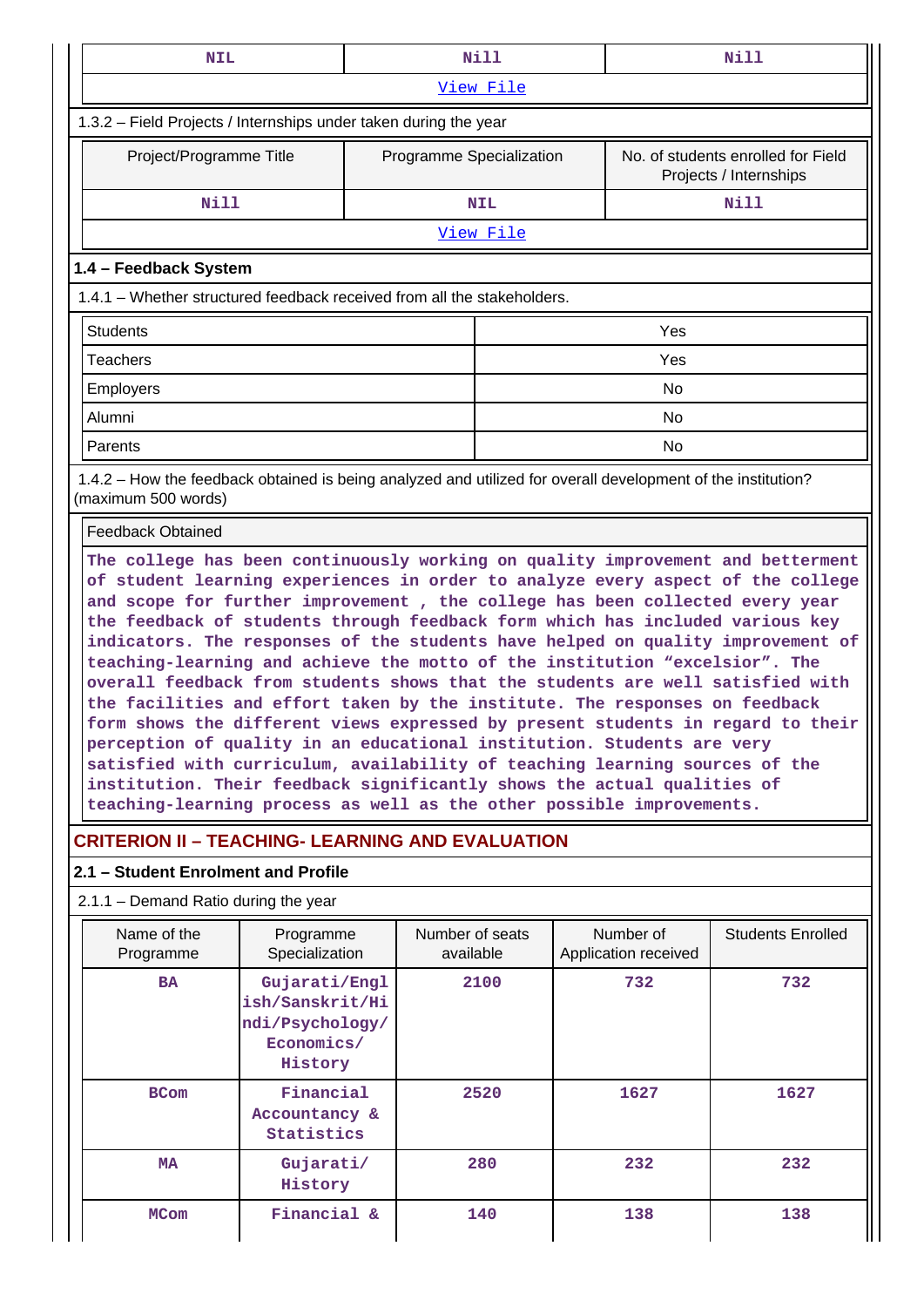|                                                                                                                                                                                                                                                                                                                                                    |                                                                                                                             | Management<br>Accountancy |                                  |                                                                                 |                                                                                                  |                        |                                                                                                  |                                                                                       |                                                                                                                                                                                                                                                                                                                                                              |  |
|----------------------------------------------------------------------------------------------------------------------------------------------------------------------------------------------------------------------------------------------------------------------------------------------------------------------------------------------------|-----------------------------------------------------------------------------------------------------------------------------|---------------------------|----------------------------------|---------------------------------------------------------------------------------|--------------------------------------------------------------------------------------------------|------------------------|--------------------------------------------------------------------------------------------------|---------------------------------------------------------------------------------------|--------------------------------------------------------------------------------------------------------------------------------------------------------------------------------------------------------------------------------------------------------------------------------------------------------------------------------------------------------------|--|
|                                                                                                                                                                                                                                                                                                                                                    |                                                                                                                             |                           |                                  |                                                                                 | View File                                                                                        |                        |                                                                                                  |                                                                                       |                                                                                                                                                                                                                                                                                                                                                              |  |
| 2.2 - Catering to Student Diversity                                                                                                                                                                                                                                                                                                                |                                                                                                                             |                           |                                  |                                                                                 |                                                                                                  |                        |                                                                                                  |                                                                                       |                                                                                                                                                                                                                                                                                                                                                              |  |
| 2.2.1 - Student - Full time teacher ratio (current year data)                                                                                                                                                                                                                                                                                      |                                                                                                                             |                           |                                  |                                                                                 |                                                                                                  |                        |                                                                                                  |                                                                                       |                                                                                                                                                                                                                                                                                                                                                              |  |
| Year                                                                                                                                                                                                                                                                                                                                               | Number of<br>students enrolled<br>in the institution<br>(UG)                                                                |                           |                                  | Number of<br>students enrolled<br>in the institution<br>(PG)                    | Number of<br>fulltime teachers<br>available in the<br>institution<br>teaching only UG<br>courses |                        | Number of<br>fulltime teachers<br>available in the<br>institution<br>teaching only PG<br>courses |                                                                                       | Number of<br>teachers<br>teaching both UG<br>and PG courses                                                                                                                                                                                                                                                                                                  |  |
| 2018                                                                                                                                                                                                                                                                                                                                               |                                                                                                                             | 2359                      |                                  | 370                                                                             | 21                                                                                               |                        |                                                                                                  | Nill                                                                                  | 19                                                                                                                                                                                                                                                                                                                                                           |  |
| 2.3 - Teaching - Learning Process                                                                                                                                                                                                                                                                                                                  |                                                                                                                             |                           |                                  |                                                                                 |                                                                                                  |                        |                                                                                                  |                                                                                       |                                                                                                                                                                                                                                                                                                                                                              |  |
| 2.3.1 – Percentage of teachers using ICT for effective teaching with Learning Management Systems (LMS), E-<br>learning resources etc. (current year data)                                                                                                                                                                                          |                                                                                                                             |                           |                                  |                                                                                 |                                                                                                  |                        |                                                                                                  |                                                                                       |                                                                                                                                                                                                                                                                                                                                                              |  |
| Number of<br><b>Teachers on Roll</b>                                                                                                                                                                                                                                                                                                               | Number of<br>teachers using<br>ICT (LMS, e-<br>Resources)                                                                   |                           |                                  | <b>ICT Tools and</b><br>resources<br>available                                  | Number of ICT<br>enabled<br>Classrooms                                                           |                        | Numberof smart<br>classrooms                                                                     |                                                                                       | E-resources and<br>techniques used                                                                                                                                                                                                                                                                                                                           |  |
| 21                                                                                                                                                                                                                                                                                                                                                 |                                                                                                                             | 16                        |                                  | 3                                                                               | 3                                                                                                |                        |                                                                                                  | <b>Nill</b>                                                                           | $\overline{\mathbf{2}}$                                                                                                                                                                                                                                                                                                                                      |  |
|                                                                                                                                                                                                                                                                                                                                                    |                                                                                                                             |                           |                                  | View File of ICT Tools and resources                                            |                                                                                                  |                        |                                                                                                  |                                                                                       |                                                                                                                                                                                                                                                                                                                                                              |  |
|                                                                                                                                                                                                                                                                                                                                                    |                                                                                                                             |                           |                                  | View File of E-resources and techniques used                                    |                                                                                                  |                        |                                                                                                  |                                                                                       |                                                                                                                                                                                                                                                                                                                                                              |  |
| 2.3.2 - Students mentoring system available in the institution? Give details. (maximum 500 words)                                                                                                                                                                                                                                                  |                                                                                                                             |                           |                                  |                                                                                 |                                                                                                  |                        |                                                                                                  |                                                                                       |                                                                                                                                                                                                                                                                                                                                                              |  |
| faculty members take personal interest in these weak students and try to solve their doubts and problems at the<br>earliest. Faculty tries to understand the psychology of students and try to understand their problems which can<br>the safety and security of girl students. Students are encouraged to pursue higher education by professional |                                                                                                                             |                           |                                  | courses and Financially weak students are permitted to work on part time basis. |                                                                                                  |                        |                                                                                                  |                                                                                       | Personal counselling, mentoring etc. on individual basis to weak students for quality up gradation. Teachers and<br>help solve their problems, doubts, grievances etc. They are prepared for facing exams and motivate them to take<br>part in multifarious activities. Several cells related to women like anti ragging cell, harassment cell etc. work for |  |
| Number of students enrolled in the<br>institution                                                                                                                                                                                                                                                                                                  |                                                                                                                             |                           |                                  | Number of fulltime teachers                                                     |                                                                                                  |                        |                                                                                                  |                                                                                       | Mentor: Mentee Ratio                                                                                                                                                                                                                                                                                                                                         |  |
|                                                                                                                                                                                                                                                                                                                                                    | 2729                                                                                                                        |                           |                                  |                                                                                 | 21                                                                                               |                        |                                                                                                  |                                                                                       | 1:130                                                                                                                                                                                                                                                                                                                                                        |  |
| 2.4 - Teacher Profile and Quality                                                                                                                                                                                                                                                                                                                  |                                                                                                                             |                           |                                  |                                                                                 |                                                                                                  |                        |                                                                                                  |                                                                                       |                                                                                                                                                                                                                                                                                                                                                              |  |
| 2.4.1 - Number of full time teachers appointed during the year                                                                                                                                                                                                                                                                                     |                                                                                                                             |                           |                                  |                                                                                 |                                                                                                  |                        |                                                                                                  |                                                                                       |                                                                                                                                                                                                                                                                                                                                                              |  |
| No. of sanctioned<br>positions                                                                                                                                                                                                                                                                                                                     |                                                                                                                             | No. of filled positions   |                                  | Vacant positions                                                                |                                                                                                  |                        | Positions filled during<br>the current year                                                      |                                                                                       | No. of faculty with<br>Ph.D                                                                                                                                                                                                                                                                                                                                  |  |
| 59                                                                                                                                                                                                                                                                                                                                                 |                                                                                                                             | 21                        |                                  |                                                                                 | Nill                                                                                             |                        | <b>Nill</b>                                                                                      |                                                                                       | 8                                                                                                                                                                                                                                                                                                                                                            |  |
| 2.4.2 - Honours and recognition received by teachers (received awards, recognition, fellowships at State, National,<br>International level from Government, recognised bodies during the year)                                                                                                                                                     |                                                                                                                             |                           |                                  |                                                                                 |                                                                                                  |                        |                                                                                                  |                                                                                       |                                                                                                                                                                                                                                                                                                                                                              |  |
|                                                                                                                                                                                                                                                                                                                                                    | Year of Award<br>Name of full time teachers<br>receiving awards from<br>state level, national level,<br>international level |                           |                                  | Designation                                                                     |                                                                                                  |                        |                                                                                                  | Name of the award,<br>fellowship, received from<br>Government or recognized<br>bodies |                                                                                                                                                                                                                                                                                                                                                              |  |
| 2019                                                                                                                                                                                                                                                                                                                                               |                                                                                                                             |                           | PROF. NEHA A.<br><b>HARIYANI</b> |                                                                                 |                                                                                                  | Associate<br>Professor |                                                                                                  |                                                                                       | Ph.D.                                                                                                                                                                                                                                                                                                                                                        |  |
|                                                                                                                                                                                                                                                                                                                                                    |                                                                                                                             |                           |                                  |                                                                                 | View File                                                                                        |                        |                                                                                                  |                                                                                       |                                                                                                                                                                                                                                                                                                                                                              |  |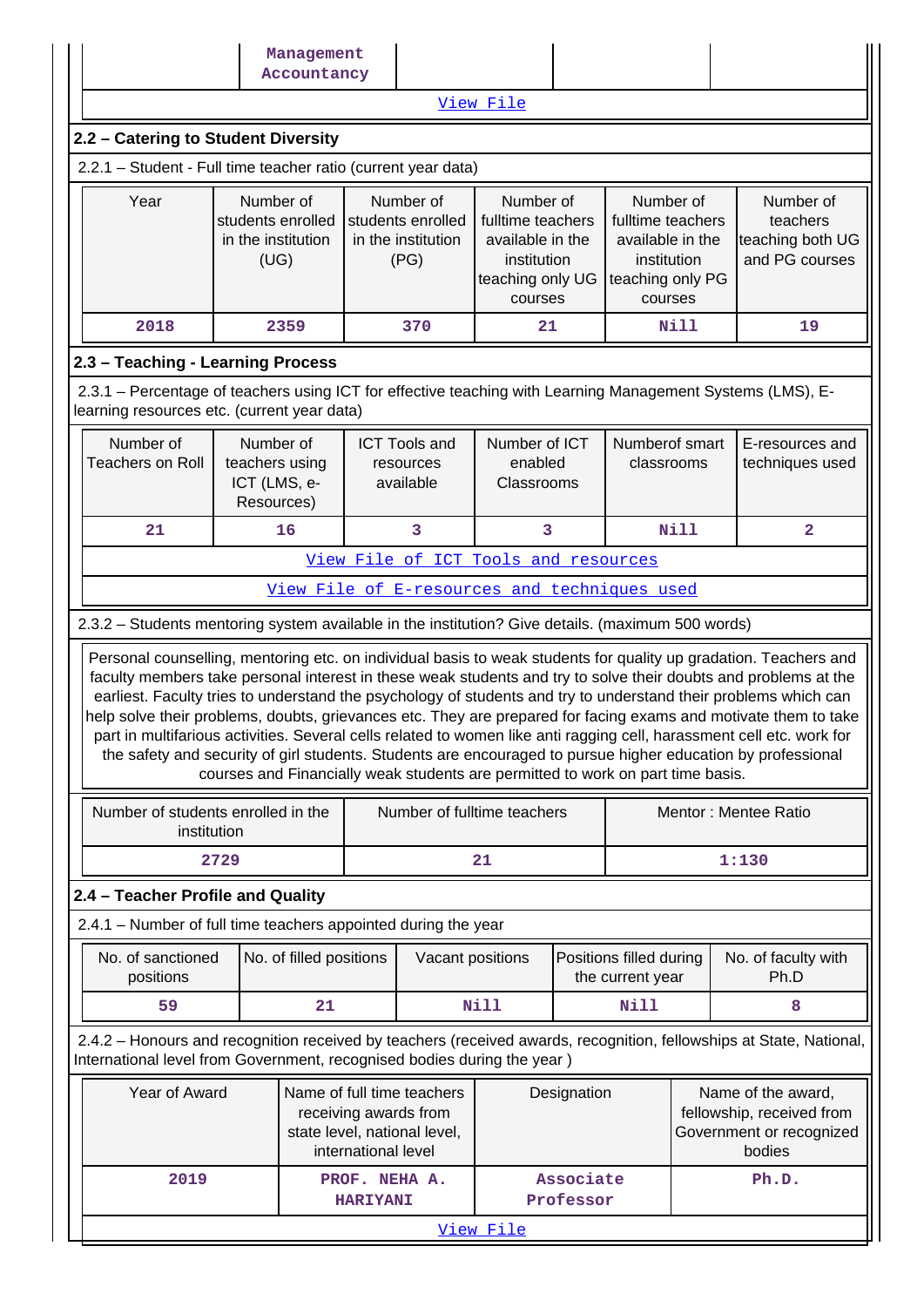### **2.5 – Evaluation Process and Reforms**

 2.5.1 – Number of days from the date of semester-end/ year- end examination till the declaration of results during the year

| Programme Name | Programme Code | Semester/year         | Last date of the last<br>semester-end/year-<br>end examination | Date of declaration of<br>results of semester-<br>end/year-end<br>examination |
|----------------|----------------|-----------------------|----------------------------------------------------------------|-------------------------------------------------------------------------------|
| <b>MCom</b>    | 03             | Semester 4            | 20/04/2019                                                     | 10/06/2019                                                                    |
| <b>BCom</b>    | 03             | Semester 6            | 20/04/2019                                                     | 20/05/2019                                                                    |
| <b>MA</b>      | 01             | Semester <sub>4</sub> | 20/04/2019                                                     | 24/05/2019                                                                    |
| <b>BA</b>      | 01             | Semester 6            | 20/04/2019                                                     | 13/05/2019                                                                    |
|                |                | View File             |                                                                |                                                                               |

#### 2.5.2 – Reforms initiated on Continuous Internal Evaluation(CIE) system at the institutional level (250 words)

 **The college initiated continuous internal evaluation in accordance with the norms of the university. The college examination officers are appointed as per the rules and regulations laid down by the university Every academic year, the time table committee and the examination officers prepare the schedule of internal evaluation, which is circulated and displayed for the members of the teaching faculty and the same is communicated and displayed to the students on the notice board. Besides this, the concerned faculty members make announcement in the classroom while teaching work The distribution of assessment is done properly by HOD's. The internal examination committee monitors and conducts internal examination in the college. All the teachers of the concerned department submit a set of question papers through the Head of the Department – to the examination committee. For the continuous Internal Evaluation the college conducts class discussion, practical examinations, assignments etc.**

 2.5.3 – Academic calendar prepared and adhered for conduct of Examination and other related matters (250 words)

 **The college has to adhere to the academic calendar published by the university. IQAC also prepares the academic calendar in accordance with the academic calendar for the university. The academic calendar specifics the teaching learning schedule of every academic year and CIE. The In-charge principal of the college regularly conducts meetings for better functioning of academic and examination related activities. It is mandatory for the students and the faculty to adhere to the academic calendar for the completion of academic activities.**

#### **2.6 – Student Performance and Learning Outcomes**

 2.6.1 – Program outcomes, program specific outcomes and course outcomes for all programs offered by the institution are stated and displayed in website of the institution (to provide the weblink)

<http://sbgardacollege.org/wp-content/uploads/2021/03/FINAL-PO-PSO-CO.pdf>

2.6.2 – Pass percentage of students

| Programme<br>Code | Programme<br>Name | Programme<br>Specialization                                  | Number of<br>students<br>appeared in the<br>final year<br>examination | Number of<br>students passed<br>in final year<br>examination | Pass Percentage |
|-------------------|-------------------|--------------------------------------------------------------|-----------------------------------------------------------------------|--------------------------------------------------------------|-----------------|
| 01                | <b>BA</b>         | <b>GUJARATI, E</b><br><b>NGLISH, HINDI</b><br>, SANSKRIT, HI | 134                                                                   | 117                                                          | 87.31           |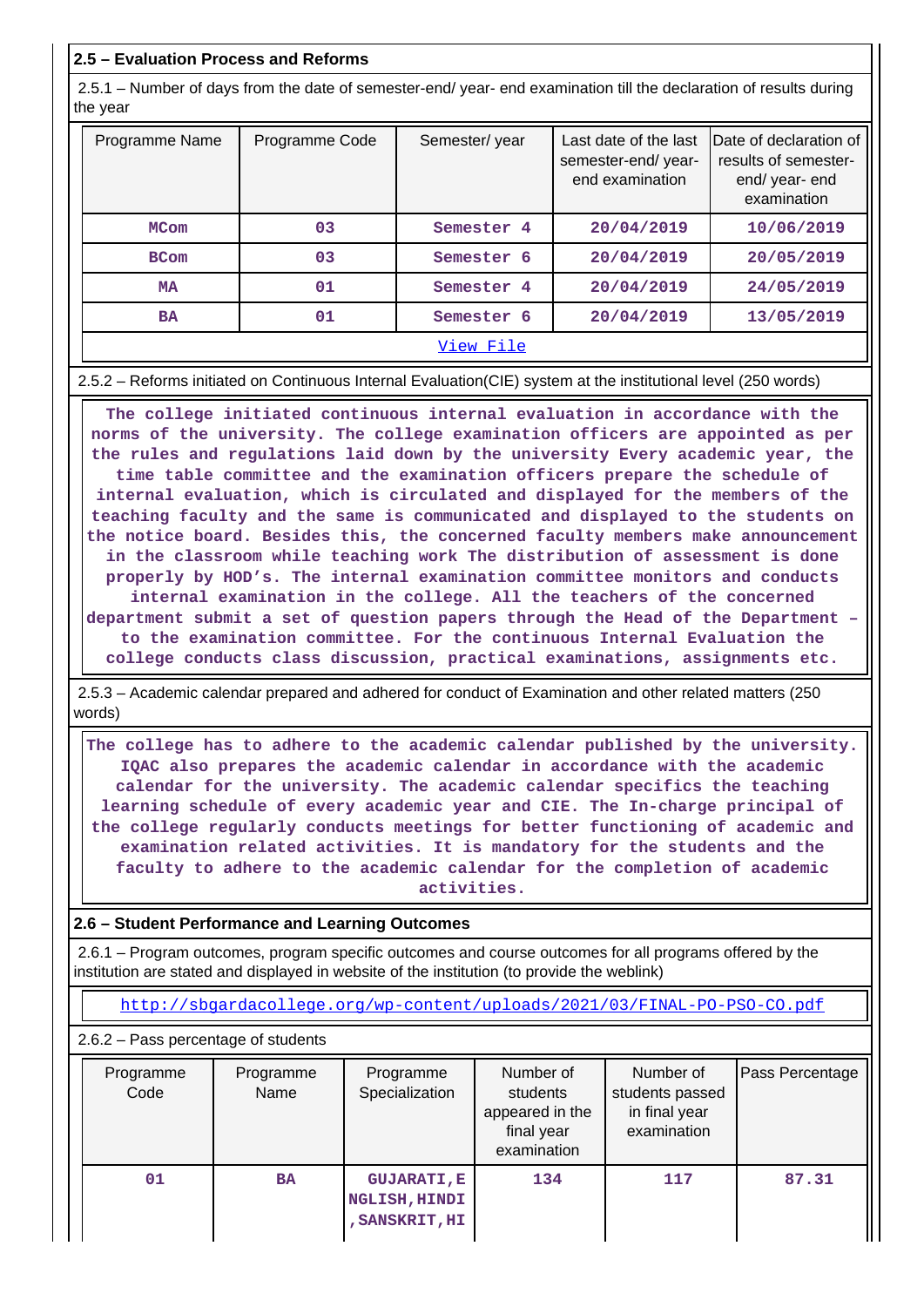|                                                                                                                                                                           |                                                                |                                                                                | STORY, PSYCHO<br>LOGY, ECONOMI<br>$\mathbf{CS}$     |                         |                           |                        |                                    |                         |
|---------------------------------------------------------------------------------------------------------------------------------------------------------------------------|----------------------------------------------------------------|--------------------------------------------------------------------------------|-----------------------------------------------------|-------------------------|---------------------------|------------------------|------------------------------------|-------------------------|
| 01                                                                                                                                                                        | <b>MA</b>                                                      |                                                                                | <b>HISTORY</b>                                      | 58                      |                           | 57                     |                                    | 98.28                   |
| 01                                                                                                                                                                        | <b>MA</b>                                                      |                                                                                | <b>GUJARATI</b>                                     | 63                      |                           | 58                     |                                    | 92.06                   |
| 03                                                                                                                                                                        | <b>BCom</b>                                                    |                                                                                | <b>ACONTANCY</b><br><b>AND</b><br><b>STATISTICS</b> | 354                     |                           | 164                    | 46.33                              |                         |
| 03                                                                                                                                                                        | <b>MCom</b>                                                    | 67<br><b>FINANCIAL</b><br><b>AND</b><br><b>MANAGEMENT</b><br><b>ACCOUNTING</b> |                                                     | 45                      |                           | 67.16                  |                                    |                         |
|                                                                                                                                                                           |                                                                |                                                                                |                                                     | View File               |                           |                        |                                    |                         |
| 2.7 - Student Satisfaction Survey                                                                                                                                         |                                                                |                                                                                |                                                     |                         |                           |                        |                                    |                         |
| 2.7.1 - Student Satisfaction Survey (SSS) on overall institutional performance (Institution may design the<br>questionnaire) (results and details be provided as weblink) |                                                                |                                                                                |                                                     |                         |                           |                        |                                    |                         |
|                                                                                                                                                                           | http://sbgardacollege.org/wp-content/uploads/2021/03/STUDENTS- |                                                                                |                                                     | FEEDBACK-2018-19.pdf    |                           |                        |                                    |                         |
| <b>CRITERION III - RESEARCH, INNOVATIONS AND EXTENSION</b>                                                                                                                |                                                                |                                                                                |                                                     |                         |                           |                        |                                    |                         |
| 3.1 - Resource Mobilization for Research                                                                                                                                  |                                                                |                                                                                |                                                     |                         |                           |                        |                                    |                         |
| 3.1.1 - Research funds sanctioned and received from various agencies, industry and other organisations                                                                    |                                                                |                                                                                |                                                     |                         |                           |                        |                                    |                         |
| Nature of the Project                                                                                                                                                     | Duration                                                       | Name of the funding<br>agency                                                  |                                                     |                         | Total grant<br>sanctioned |                        | Amount received<br>during the year |                         |
| <b>Nill</b>                                                                                                                                                               | 0                                                              |                                                                                | <b>NIL</b>                                          |                         | $\mathbf 0$               |                        | 0                                  |                         |
|                                                                                                                                                                           |                                                                |                                                                                |                                                     | View File               |                           |                        |                                    |                         |
| 3.2 - Innovation Ecosystem                                                                                                                                                |                                                                |                                                                                |                                                     |                         |                           |                        |                                    |                         |
| 3.2.1 - Workshops/Seminars Conducted on Intellectual Property Rights (IPR) and Industry-Academia Innovative<br>practices during the year                                  |                                                                |                                                                                |                                                     |                         |                           |                        |                                    |                         |
| Title of workshop/seminar                                                                                                                                                 |                                                                |                                                                                | Name of the Dept.                                   |                         |                           |                        | Date                               |                         |
| Seminar on Rajbhasha<br>Pradarshan and Parisanvad                                                                                                                         |                                                                |                                                                                | <b>GUJARATI</b>                                     |                         |                           |                        | 30/08/2018                         |                         |
| Seminar on Image of Women<br>in Indian and Western<br>Folk Literature                                                                                                     |                                                                |                                                                                | <b>GUJARATI</b>                                     |                         |                           |                        | 06/09/2018                         |                         |
| Seminar on Non-Violence<br>and Humanism                                                                                                                                   |                                                                |                                                                                | <b>NSS</b>                                          |                         |                           |                        | 08/01/2019                         |                         |
| Meditation Seminar                                                                                                                                                        |                                                                |                                                                                | <b>NSS</b>                                          |                         |                           |                        | 29/10/2018                         |                         |
| 3.2.2 - Awards for Innovation won by Institution/Teachers/Research scholars/Students during the year                                                                      |                                                                |                                                                                |                                                     |                         |                           |                        |                                    |                         |
| Title of the innovation                                                                                                                                                   | Name of Awardee                                                |                                                                                | Awarding Agency                                     |                         |                           | Date of award          |                                    | Category                |
| <b>NIL</b>                                                                                                                                                                | NIL                                                            |                                                                                |                                                     | <b>NIL</b>              |                           | Nill                   |                                    | NIL                     |
|                                                                                                                                                                           |                                                                |                                                                                |                                                     | View File               |                           |                        |                                    |                         |
| 3.2.3 - No. of Incubation centre created, start-ups incubated on campus during the year                                                                                   |                                                                |                                                                                |                                                     |                         |                           |                        |                                    |                         |
| Incubation<br>Center                                                                                                                                                      | Name                                                           |                                                                                | Sponsered By                                        | Name of the<br>Start-up |                           | Nature of Start-<br>up |                                    | Date of<br>Commencement |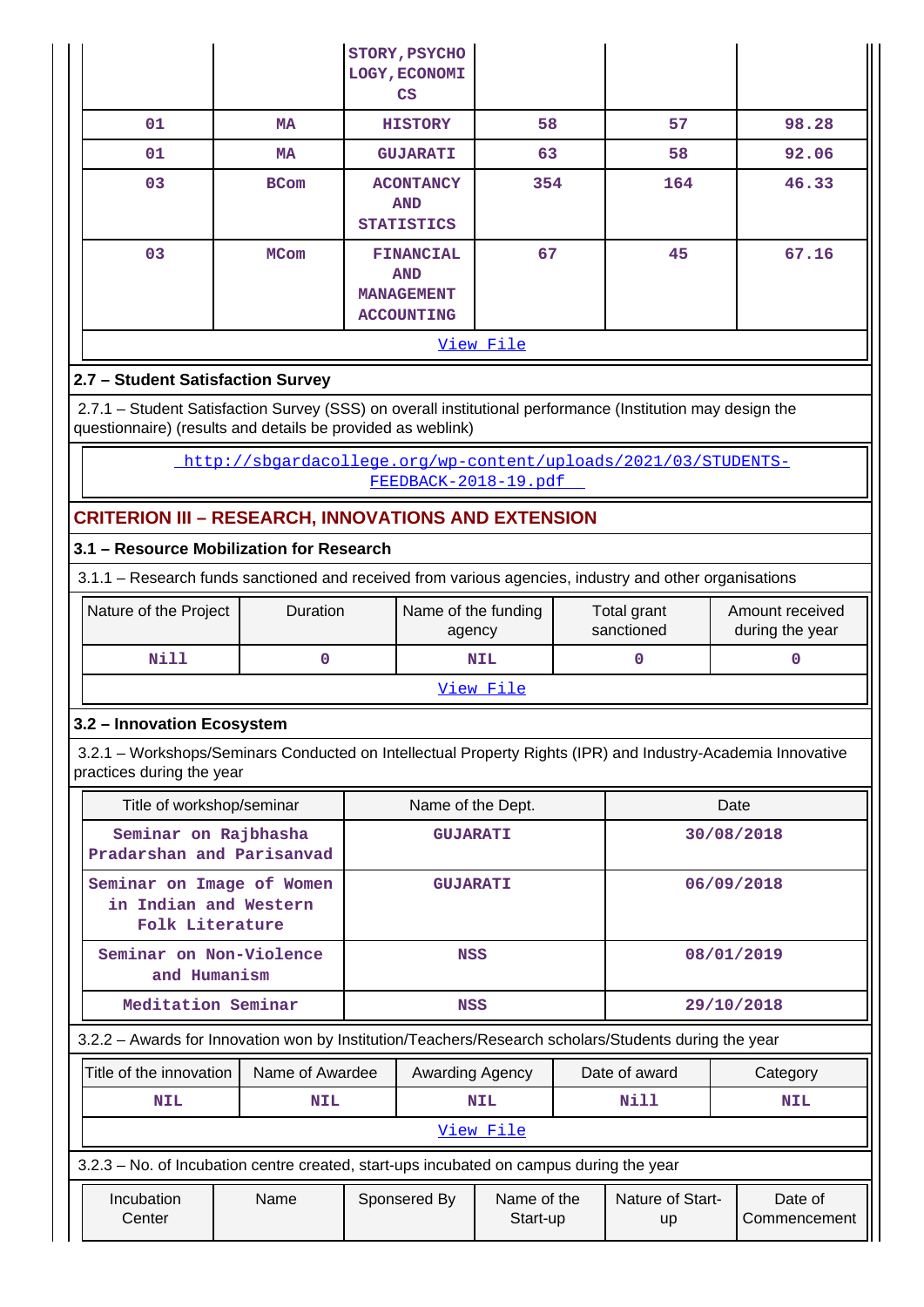| <b>NIL</b>                                                                                                                                                            |              | <b>NIL</b>             |                  | <b>NIL</b>             |                | <b>NIL</b>            |                | <b>NIL</b>                                                         |  | <b>Nill</b>                                                        |
|-----------------------------------------------------------------------------------------------------------------------------------------------------------------------|--------------|------------------------|------------------|------------------------|----------------|-----------------------|----------------|--------------------------------------------------------------------|--|--------------------------------------------------------------------|
|                                                                                                                                                                       |              |                        |                  |                        | View File      |                       |                |                                                                    |  |                                                                    |
| 3.3 - Research Publications and Awards                                                                                                                                |              |                        |                  |                        |                |                       |                |                                                                    |  |                                                                    |
| 3.3.1 - Incentive to the teachers who receive recognition/awards                                                                                                      |              |                        |                  |                        |                |                       |                |                                                                    |  |                                                                    |
|                                                                                                                                                                       | <b>State</b> |                        |                  | National               |                |                       |                | International                                                      |  |                                                                    |
| 0<br>0<br>0                                                                                                                                                           |              |                        |                  |                        |                |                       |                |                                                                    |  |                                                                    |
| 3.3.2 - Ph. Ds awarded during the year (applicable for PG College, Research Center)                                                                                   |              |                        |                  |                        |                |                       |                |                                                                    |  |                                                                    |
|                                                                                                                                                                       |              | Name of the Department |                  |                        |                |                       |                | Number of PhD's Awarded                                            |  |                                                                    |
| Nill<br><b>NIL</b>                                                                                                                                                    |              |                        |                  |                        |                |                       |                |                                                                    |  |                                                                    |
| 3.3.3 - Research Publications in the Journals notified on UGC website during the year                                                                                 |              |                        |                  |                        |                |                       |                |                                                                    |  |                                                                    |
| <b>Type</b>                                                                                                                                                           |              |                        | Department       |                        |                | Number of Publication |                |                                                                    |  | Average Impact Factor (if<br>any)                                  |
| International                                                                                                                                                         |              |                        | <b>ENGLISH</b>   |                        |                | 1                     |                |                                                                    |  | Nill                                                               |
|                                                                                                                                                                       |              |                        |                  |                        | View File      |                       |                |                                                                    |  |                                                                    |
| 3.3.4 - Books and Chapters in edited Volumes / Books published, and papers in National/International Conference<br>Proceedings per Teacher during the year            |              |                        |                  |                        |                |                       |                |                                                                    |  |                                                                    |
|                                                                                                                                                                       |              | Department             |                  |                        |                |                       |                | Number of Publication                                              |  |                                                                    |
|                                                                                                                                                                       |              | <b>ENGLISH</b>         |                  |                        |                |                       |                | 1                                                                  |  |                                                                    |
|                                                                                                                                                                       |              |                        |                  |                        | View File      |                       |                |                                                                    |  |                                                                    |
| 3.3.5 - Bibliometrics of the publications during the last Academic year based on average citation index in Scopus/<br>Web of Science or PubMed/ Indian Citation Index |              |                        |                  |                        |                |                       |                |                                                                    |  |                                                                    |
| Title of the<br>Paper                                                                                                                                                 |              | Name of<br>Author      | Title of journal | Year of<br>publication |                | <b>Citation Index</b> |                | Institutional<br>affiliation as<br>mentioned in<br>the publication |  | Number of<br>citations<br>excluding self<br>citation               |
| <b>NIL</b>                                                                                                                                                            |              | Nill                   | <b>Nill</b>      |                        | <b>Nill</b>    | Nill                  |                | Nill                                                               |  | Nill                                                               |
|                                                                                                                                                                       |              |                        |                  |                        | View File      |                       |                |                                                                    |  |                                                                    |
| 3.3.6 - h-Index of the Institutional Publications during the year. (based on Scopus/ Web of science)                                                                  |              |                        |                  |                        |                |                       |                |                                                                    |  |                                                                    |
| Title of the<br>Paper                                                                                                                                                 |              | Name of<br>Author      | Title of journal | Year of<br>publication |                | h-index               |                | Number of<br>citations<br>excluding self<br>citation               |  | Institutional<br>affiliation as<br>mentioned in<br>the publication |
| <b>NIL</b>                                                                                                                                                            |              | <b>Nill</b>            | <b>Nill</b>      |                        | <b>Nill</b>    | Nill                  |                | Nill                                                               |  | <b>Nill</b>                                                        |
|                                                                                                                                                                       |              |                        |                  |                        | View File      |                       |                |                                                                    |  |                                                                    |
| 3.3.7 - Faculty participation in Seminars/Conferences and Symposia during the year:                                                                                   |              |                        |                  |                        |                |                       |                |                                                                    |  |                                                                    |
| Number of Faculty<br>International                                                                                                                                    |              |                        |                  |                        | National       |                       | <b>State</b>   |                                                                    |  | Local                                                              |
| Attended/Semi<br>nars/Workshops                                                                                                                                       |              |                        | 7                |                        | $\overline{a}$ |                       | $\overline{a}$ |                                                                    |  | 1                                                                  |
| Presented<br>papers                                                                                                                                                   |              |                        | $\mathbf{1}$     |                        | <b>Nill</b>    |                       | <b>Nill</b>    |                                                                    |  | <b>Nill</b>                                                        |
| Resource<br>persons                                                                                                                                                   |              |                        | <b>Nill</b>      |                        | <b>Nill</b>    |                       | <b>Nill</b>    |                                                                    |  | 21                                                                 |
|                                                                                                                                                                       |              |                        |                  |                        |                |                       |                |                                                                    |  |                                                                    |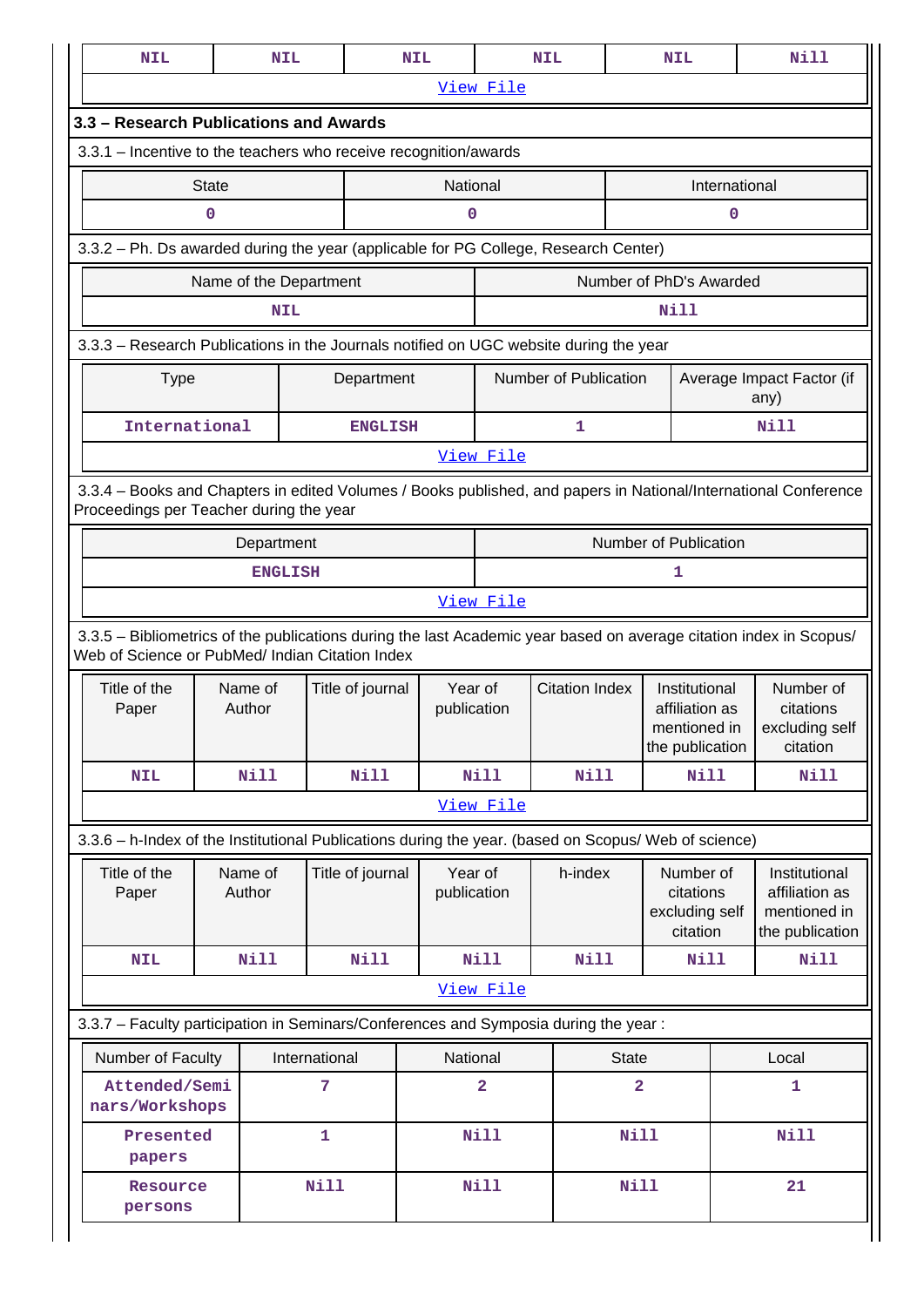#### **3.4 – Extension Activities**

 3.4.1 – Number of extension and outreach programmes conducted in collaboration with industry, community and Non- Government Organisations through NSS/NCC/Red cross/Youth Red Cross (YRC) etc., during the year

| Title of the activities                          | Organising unit/agency/<br>collaborating agency | Number of teachers<br>participated in such<br>activities | Number of students<br>participated in such<br>activities |  |
|--------------------------------------------------|-------------------------------------------------|----------------------------------------------------------|----------------------------------------------------------|--|
| <b>CELEBRATION OF</b><br>WORLD YOGA DAY          | NSS, NCC                                        | 30                                                       | 35                                                       |  |
| SUMMER INTERSHIP<br><b>PROGRAMME</b>             | <b>NSS</b>                                      | 3                                                        | 25                                                       |  |
| <b>CELEBRATION OF</b><br><b>INDEPENDENCE DAY</b> | NCC, NSS UNIT,<br><b>COLLEGE FAMILY</b>         | 52                                                       | 300                                                      |  |
| AWARENESS RALY ON<br><b>EYE DONATE</b>           | <b>NSS</b>                                      | 5                                                        | 300                                                      |  |
| <b>BLOOD DONATION</b><br><b>CAMP</b>             | <b>NSS</b>                                      | 4                                                        | 76                                                       |  |
| <b>CLEANLINESS MARCH</b>                         | NSS, NCC                                        | 15                                                       | 145                                                      |  |
| 47th NSS CAMP                                    | <b>NSS</b>                                      | 5                                                        | 81                                                       |  |
|                                                  |                                                 | View File                                                |                                                          |  |

 3.4.2 – Awards and recognition received for extension activities from Government and other recognized bodies during the year

| Name of the activity | Award/Recognition | <b>Awarding Bodies</b> | Number of students<br><b>Benefited</b> |  |  |  |  |  |
|----------------------|-------------------|------------------------|----------------------------------------|--|--|--|--|--|
| NIL                  | <b>NIL</b>        | <b>NIL</b>             | Nill                                   |  |  |  |  |  |
|                      | View File         |                        |                                        |  |  |  |  |  |

 3.4.3 – Students participating in extension activities with Government Organisations, Non-Government Organisations and programmes such as Swachh Bharat, Aids Awareness, Gender Issue, etc. during the year

| Name of the scheme                      | Organising unit/Agen<br>cy/collaborating<br>agency | Name of the activity                                           | Number of teachers<br>participated in such<br>activites | Number of students<br>participated in such<br>activites |
|-----------------------------------------|----------------------------------------------------|----------------------------------------------------------------|---------------------------------------------------------|---------------------------------------------------------|
| NCC, NSS UNIT,<br><b>COLLEGE FAMILY</b> | NCC, NSS UNIT,<br><b>COLLEGE FAMILY</b>            | <b>CELEBRATION</b><br><b>INDEPENDENCE</b><br>OF.<br><b>DAY</b> | 52                                                      | 300                                                     |
| <b>NSS</b>                              | <b>NSS</b>                                         | <b>SUMMER</b><br><b>INTERSHIP</b><br><b>PROGRAMME</b>          | 3                                                       | 25                                                      |
| NSS, NCC                                | NSS, NCC                                           | <b>CELEBRATION</b><br>WORLD YOGA<br><b>OF</b><br><b>DAY</b>    | 30                                                      | 35                                                      |
| <b>NSS</b>                              | <b>NSS</b>                                         | <b>AWARENESS</b><br>RALY ON EYE<br><b>DONATE</b>               | 5                                                       | 300                                                     |
| <b>NSS</b>                              | <b>NSS</b>                                         | <b>BLOOD</b><br>DONATION CAMP                                  | 4                                                       | 76                                                      |
| NSS, NCC                                | NSS, NCC                                           | <b>CLEANLINESS</b><br><b>MARCH</b>                             | 15                                                      | 145                                                     |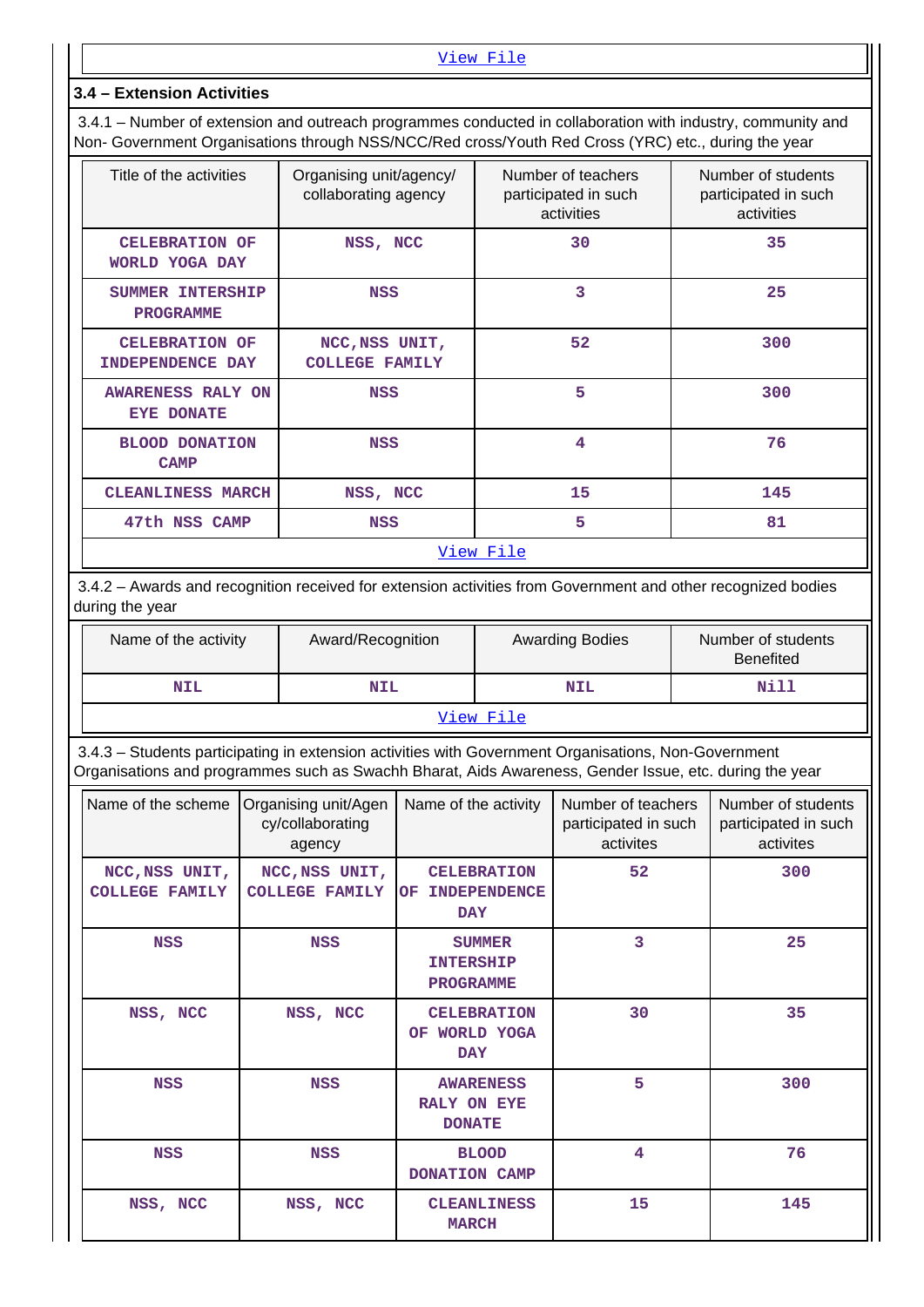| <b>NSS</b>                                                                                                                                               |                         | <b>NSS</b>                                 |                     |                                                                                                   | 47th NSS CAMP                         |                    | 5                              |             | 81                                                        |  |
|----------------------------------------------------------------------------------------------------------------------------------------------------------|-------------------------|--------------------------------------------|---------------------|---------------------------------------------------------------------------------------------------|---------------------------------------|--------------------|--------------------------------|-------------|-----------------------------------------------------------|--|
| NCC, NSS<br>UNIT, COLLEGE<br><b>FAMILY</b>                                                                                                               |                         | NCC, NSS<br>UNIT, COLLEGE<br><b>FAMILY</b> |                     |                                                                                                   | <b>CELEBRATION</b><br>OF REPUBLIC DAY |                    | 56                             |             | 200                                                       |  |
|                                                                                                                                                          |                         |                                            |                     |                                                                                                   | View File                             |                    |                                |             |                                                           |  |
| 3.5 - Collaborations                                                                                                                                     |                         |                                            |                     |                                                                                                   |                                       |                    |                                |             |                                                           |  |
| 3.5.1 - Number of Collaborative activities for research, faculty exchange, student exchange during the year                                              |                         |                                            |                     |                                                                                                   |                                       |                    |                                |             |                                                           |  |
| Nature of activity                                                                                                                                       | Participant             | Source of financial support                |                     |                                                                                                   |                                       | Duration           |                                |             |                                                           |  |
| STUDENTS EXCHANGE                                                                                                                                        |                         |                                            | <b>COLLEGE FUND</b> |                                                                                                   |                                       | 3                  |                                |             |                                                           |  |
| View File                                                                                                                                                |                         |                                            |                     |                                                                                                   |                                       |                    |                                |             |                                                           |  |
| 3.5.2 - Linkages with institutions/industries for internship, on-the- job training, project work, sharing of research<br>facilities etc. during the year |                         |                                            |                     |                                                                                                   |                                       |                    |                                |             |                                                           |  |
| Nature of linkage                                                                                                                                        | Title of the<br>linkage |                                            |                     | Name of the<br>partnering<br>institution/<br>industry<br>/research lab<br>with contact<br>details | <b>Duration From</b>                  |                    | <b>Duration To</b>             |             | Participant                                               |  |
| <b>NIL</b>                                                                                                                                               | <b>NIL</b>              |                                            |                     | <b>NIL</b>                                                                                        | <b>Nill</b>                           |                    |                                | <b>Nill</b> | <b>NIL</b>                                                |  |
|                                                                                                                                                          |                         |                                            |                     |                                                                                                   | View File                             |                    |                                |             |                                                           |  |
| 3.5.3 - MoUs signed with institutions of national, international importance, other universities, industries, corporate<br>houses etc. during the year    |                         |                                            |                     |                                                                                                   |                                       |                    |                                |             |                                                           |  |
| Organisation                                                                                                                                             |                         |                                            | Date of MoU signed  |                                                                                                   |                                       | Purpose/Activities |                                |             | Number of<br>students/teachers<br>participated under MoUs |  |
| NIL                                                                                                                                                      |                         |                                            | Nill                |                                                                                                   | <b>NIL</b>                            |                    | Nill                           |             |                                                           |  |
|                                                                                                                                                          |                         |                                            |                     |                                                                                                   |                                       |                    |                                |             |                                                           |  |
|                                                                                                                                                          | View File               |                                            |                     |                                                                                                   |                                       |                    |                                |             |                                                           |  |
| <b>CRITERION IV - INFRASTRUCTURE AND LEARNING RESOURCES</b>                                                                                              |                         |                                            |                     |                                                                                                   |                                       |                    |                                |             |                                                           |  |
| 4.1 - Physical Facilities                                                                                                                                |                         |                                            |                     |                                                                                                   |                                       |                    |                                |             |                                                           |  |
| 4.1.1 - Budget allocation, excluding salary for infrastructure augmentation during the year                                                              |                         |                                            |                     |                                                                                                   |                                       |                    |                                |             |                                                           |  |
| Budget allocated for infrastructure augmentation                                                                                                         |                         |                                            |                     |                                                                                                   |                                       |                    |                                |             | Budget utilized for infrastructure development            |  |
|                                                                                                                                                          | 500000                  |                                            |                     |                                                                                                   |                                       |                    |                                | 508837      |                                                           |  |
| 4.1.2 - Details of augmentation in infrastructure facilities during the year                                                                             |                         |                                            |                     |                                                                                                   |                                       |                    |                                |             |                                                           |  |
|                                                                                                                                                          | <b>Facilities</b>       |                                            |                     |                                                                                                   |                                       |                    | <b>Existing or Newly Added</b> |             |                                                           |  |
|                                                                                                                                                          |                         | Campus Area                                |                     |                                                                                                   |                                       |                    |                                | Existing    |                                                           |  |
|                                                                                                                                                          |                         | Class rooms                                |                     |                                                                                                   |                                       |                    |                                | Existing    |                                                           |  |
|                                                                                                                                                          |                         | Laboratories                               |                     |                                                                                                   |                                       |                    |                                | Existing    |                                                           |  |
|                                                                                                                                                          |                         | Seminar Halls                              |                     |                                                                                                   |                                       |                    |                                | Existing    |                                                           |  |
| Classrooms with LCD facilities                                                                                                                           |                         |                                            |                     |                                                                                                   |                                       |                    |                                | Existing    |                                                           |  |
| Seminar halls with ICT facilities                                                                                                                        |                         |                                            |                     |                                                                                                   |                                       |                    |                                | Existing    |                                                           |  |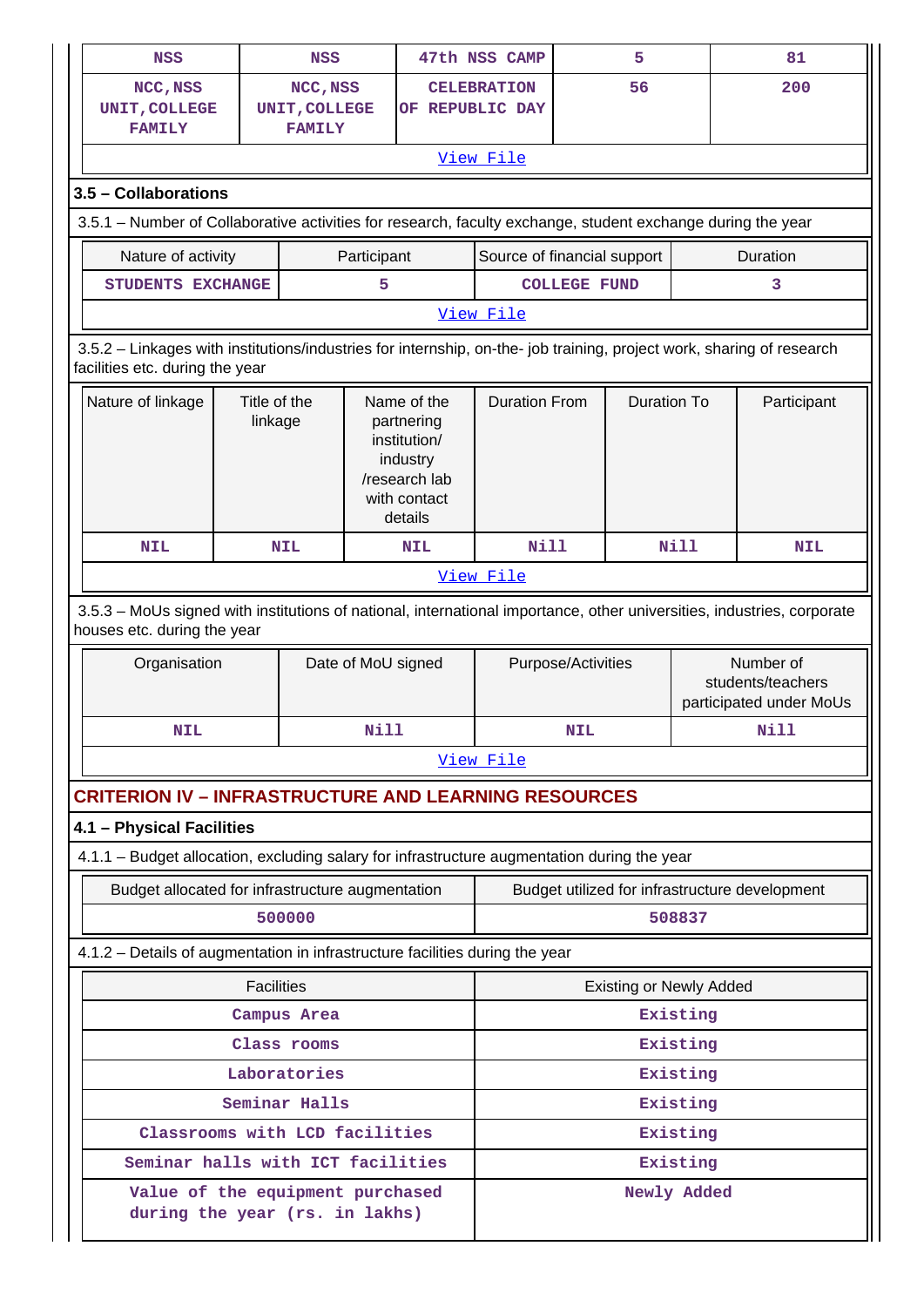|                                          | Number of important equipments<br>purchased (Greater than 1-0 lakh)<br>during the current year<br>Classrooms with Wi-Fi OR LAN |                 |            |                    |                            |                     | Newly Added                                                                                                                                                                                                    |                    |       |                                                   |             |               |
|------------------------------------------|--------------------------------------------------------------------------------------------------------------------------------|-----------------|------------|--------------------|----------------------------|---------------------|----------------------------------------------------------------------------------------------------------------------------------------------------------------------------------------------------------------|--------------------|-------|---------------------------------------------------|-------------|---------------|
|                                          |                                                                                                                                |                 |            |                    |                            | Existing            |                                                                                                                                                                                                                |                    |       |                                                   |             |               |
|                                          |                                                                                                                                |                 |            |                    |                            | View File           |                                                                                                                                                                                                                |                    |       |                                                   |             |               |
|                                          | 4.2 - Library as a Learning Resource                                                                                           |                 |            |                    |                            |                     |                                                                                                                                                                                                                |                    |       |                                                   |             |               |
|                                          | 4.2.1 - Library is automated {Integrated Library Management System (ILMS)}                                                     |                 |            |                    |                            |                     |                                                                                                                                                                                                                |                    |       |                                                   |             |               |
|                                          | Name of the ILMS<br>Nature of automation (fully<br>or patially)<br>software                                                    |                 |            |                    |                            |                     |                                                                                                                                                                                                                |                    |       | Year of automation                                |             |               |
|                                          | <b>NIL</b>                                                                                                                     |                 |            | <b>Nill</b>        |                            |                     | <b>NIL</b>                                                                                                                                                                                                     |                    |       |                                                   | <b>Nill</b> |               |
| 4.2.2 - Library Services                 |                                                                                                                                |                 |            |                    |                            |                     |                                                                                                                                                                                                                |                    |       |                                                   |             |               |
| Library<br>Service Type                  |                                                                                                                                |                 | Existing   |                    |                            | Newly Added         |                                                                                                                                                                                                                |                    |       | Total                                             |             |               |
| Text<br><b>Books</b>                     |                                                                                                                                | 51775           |            | 1849582            |                            | 194                 | 37023                                                                                                                                                                                                          |                    | 51969 |                                                   |             | 1886605       |
| Reference<br><b>Books</b>                |                                                                                                                                | 12              |            | 4720               |                            | <b>Nill</b>         | <b>Nill</b>                                                                                                                                                                                                    |                    | 12    |                                                   |             | 4720          |
| Journals                                 |                                                                                                                                | 97              |            | 39327              |                            | 40                  | 19216                                                                                                                                                                                                          |                    | 137   |                                                   |             | 58543         |
| Others(s<br>pecify)                      |                                                                                                                                | 1090            |            | 151589             |                            | 423                 | 60357                                                                                                                                                                                                          |                    | 1513  |                                                   |             | 211946        |
|                                          |                                                                                                                                |                 |            |                    |                            | View File           |                                                                                                                                                                                                                |                    |       |                                                   |             |               |
| (Learning Management System (LMS) etc    |                                                                                                                                |                 |            |                    |                            |                     | 4.2.3 - E-content developed by teachers such as: e-PG- Pathshala, CEC (under e-PG- Pathshala CEC (Under<br>Graduate) SWAYAM other MOOCs platform NPTEL/NMEICT/any other Government initiatives & institutional |                    |       |                                                   |             |               |
|                                          | Name of the Teacher                                                                                                            |                 |            | Name of the Module |                            |                     | Platform on which module<br>is developed                                                                                                                                                                       |                    |       | Date of launching e-                              | content     |               |
| <b>NIL</b>                               |                                                                                                                                |                 | <b>NIL</b> |                    |                            | <b>NIL</b>          |                                                                                                                                                                                                                |                    |       | <b>Nill</b>                                       |             |               |
|                                          |                                                                                                                                |                 |            |                    |                            | View File           |                                                                                                                                                                                                                |                    |       |                                                   |             |               |
| 4.3 - IT Infrastructure                  |                                                                                                                                |                 |            |                    |                            |                     |                                                                                                                                                                                                                |                    |       |                                                   |             |               |
| 4.3.1 - Technology Upgradation (overall) |                                                                                                                                |                 |            |                    |                            |                     |                                                                                                                                                                                                                |                    |       |                                                   |             |               |
| <b>Type</b>                              | <b>Total Co</b><br>mputers                                                                                                     | Computer<br>Lab |            | Internet           | <b>Browsing</b><br>centers | Computer<br>Centers | Office                                                                                                                                                                                                         | Departme<br>nts    |       | Available<br><b>Bandwidt</b><br>h (MBPS/<br>GBPS) |             | <b>Others</b> |
| Existin<br>g                             | 19                                                                                                                             | 10              |            | 16                 | $\mathbf 0$                | $\mathbf 0$         | 5                                                                                                                                                                                                              | $\mathbf 0$        |       | 20                                                |             | $\mathbf{1}$  |
| Added                                    | 1                                                                                                                              | $\mathbf 0$     |            | $\mathbf 0$        | $\mathbf 0$                | $\mathbf 0$         | $\mathbf 0$                                                                                                                                                                                                    | $\mathbf 0$        |       | $\mathbf 0$                                       |             | $\mathbf 0$   |
| Total                                    | 20                                                                                                                             | 10              |            | 16                 | $\pmb{0}$                  | $\pmb{0}$           | 5                                                                                                                                                                                                              | $\pmb{0}$          |       | 20                                                |             | 1             |
|                                          |                                                                                                                                |                 |            |                    |                            |                     | 4.3.2 - Bandwidth available of internet connection in the Institution (Leased line)                                                                                                                            |                    |       |                                                   |             |               |
|                                          |                                                                                                                                |                 |            |                    |                            | 20 MBPS/ GBPS       |                                                                                                                                                                                                                |                    |       |                                                   |             |               |
| 4.3.3 - Facility for e-content           |                                                                                                                                |                 |            |                    |                            |                     |                                                                                                                                                                                                                |                    |       |                                                   |             |               |
|                                          | Name of the e-content development facility                                                                                     |                 |            |                    |                            |                     | Provide the link of the videos and media centre and                                                                                                                                                            | recording facility |       |                                                   |             |               |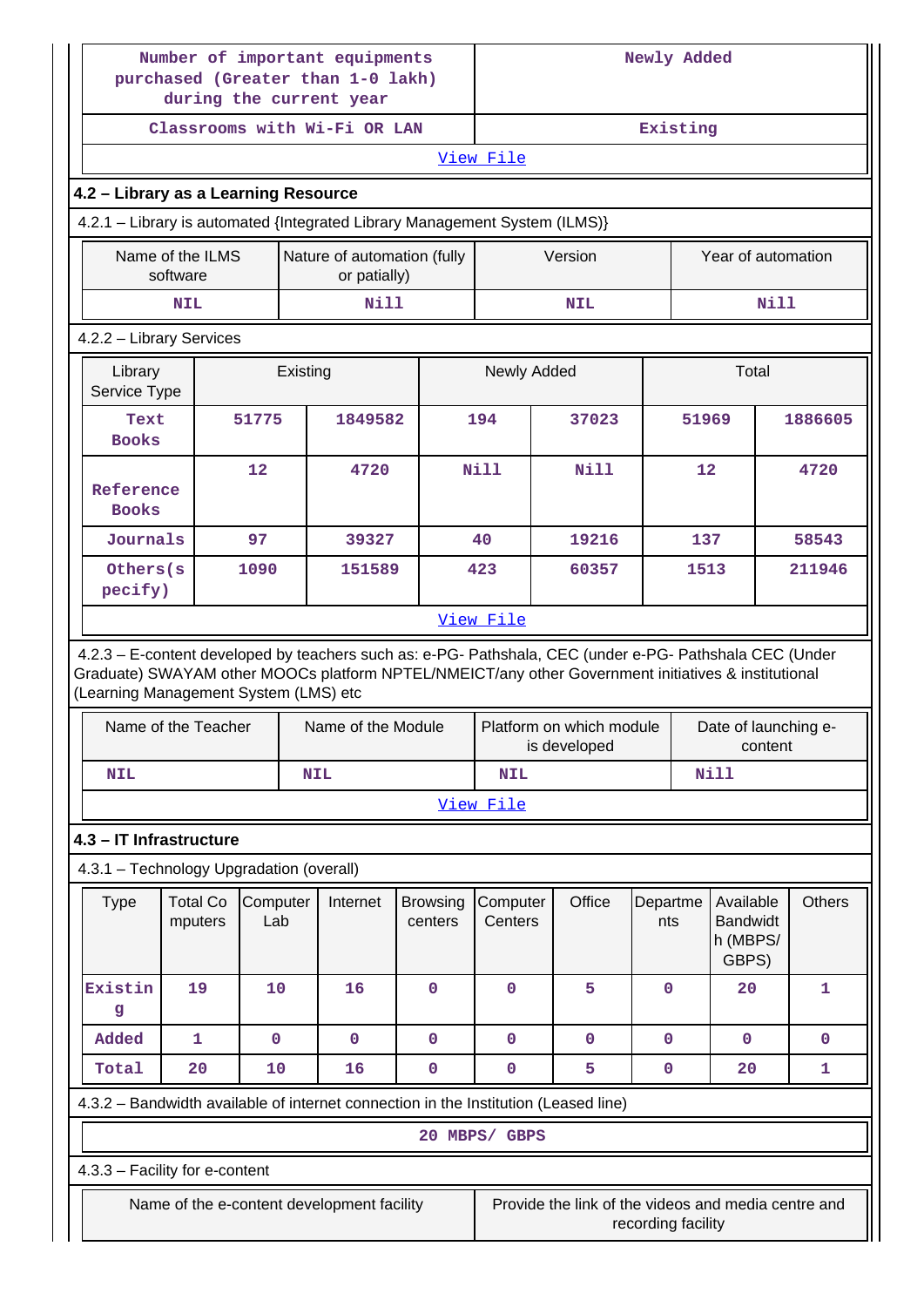**NIL** <NIL>

## **4.4 – Maintenance of Campus Infrastructure**

 4.4.1 – Expenditure incurred on maintenance of physical facilities and academic support facilities, excluding salary component, during the year

| Assigned Budget on<br>academic facilities | Expenditure incurred on<br>maintenance of academic<br><b>facilities</b> | Assigned budget on<br>physical facilities | Expenditure incurredon<br>maintenance of physical<br>facilites |
|-------------------------------------------|-------------------------------------------------------------------------|-------------------------------------------|----------------------------------------------------------------|
| 6500000                                   | 6647612.75                                                              | 250000                                    | 251189                                                         |

 4.4.2 – Procedures and policies for maintaining and utilizing physical, academic and support facilities - laboratory, library, sports complex, computers, classrooms etc. (maximum 500 words) (information to be available in institutional Website, provide link)

 **The institution provides a composite infrastructure in all functional areas to make sure that the requisite of teaching, learning and other processes indicated by the statutory bodies are met with excellence. With an objective to provide quality education by marching towards our motto "EXCELSIOR", a wide spread policy in infrastructure is framed and implemented. This policy is need based and is implemented on priority bases upon the guidelines of the statutory bodies considering the overall progress in teaching techniques, extension and maintenance of the campus infrastructure, up gradation of laboratory equipment, purchase of office furniture and electrical items and maintaining of the records of the purchase and depreciated assets. All the assets are maintained as per the resource guidelines of the UGC. On the basis of the requirement of the departments and campus, an annual budget is prepared. The in charge principal forwards that budget to the management for the approval. Quotations are invited from various companies and then it is finalized as per the optimum price and service.**

<http://sbgardacollege.org/facilities/>

# **CRITERION V – STUDENT SUPPORT AND PROGRESSION**

#### **5.1 – Student Support**

| 5.1.1 - Scholarships and Financial Support |  |
|--------------------------------------------|--|
|--------------------------------------------|--|

|                                              | Name/Title of the scheme                                                                                                                                                                                        | Number of students             | <b>Amount in Rupees</b> |  |
|----------------------------------------------|-----------------------------------------------------------------------------------------------------------------------------------------------------------------------------------------------------------------|--------------------------------|-------------------------|--|
| Financial Support<br>from institution        | STUDENTS WELFARE<br><b>SCHEME</b>                                                                                                                                                                               | 119                            | 31284                   |  |
| Financial Support<br>from Other Sources      |                                                                                                                                                                                                                 |                                |                         |  |
| a) National                                  | <b>STATE GOVERNMENT</b><br>POST METRICS<br><b>SCHOLARSHIP SCHEMES</b>                                                                                                                                           | 1037                           | 3724794                 |  |
| b) International                             | <b>NIL</b>                                                                                                                                                                                                      | Nill                           | $\Omega$                |  |
|                                              |                                                                                                                                                                                                                 | View File                      |                         |  |
|                                              | 5.1.2 - Number of capability enhancement and development schemes such as Soft skill development, Remedial<br>coaching, Language lab, Bridge courses, Yoga, Meditation, Personal Counselling and Mentoring etc., |                                |                         |  |
| Name of the capability<br>enhancement scheme | Date of implemetation                                                                                                                                                                                           | Number of students<br>enrolled | Agencies involved       |  |
| YOGA AND<br><b>MEDITATION</b>                | 12/06/2018                                                                                                                                                                                                      | 217                            | DR. D.M. GURJAR         |  |
|                                              |                                                                                                                                                                                                                 |                                |                         |  |

[View File](https://assessmentonline.naac.gov.in/public/Postacc/Development_Schemes/10371_Development_Schemes_1621224343.xlsx)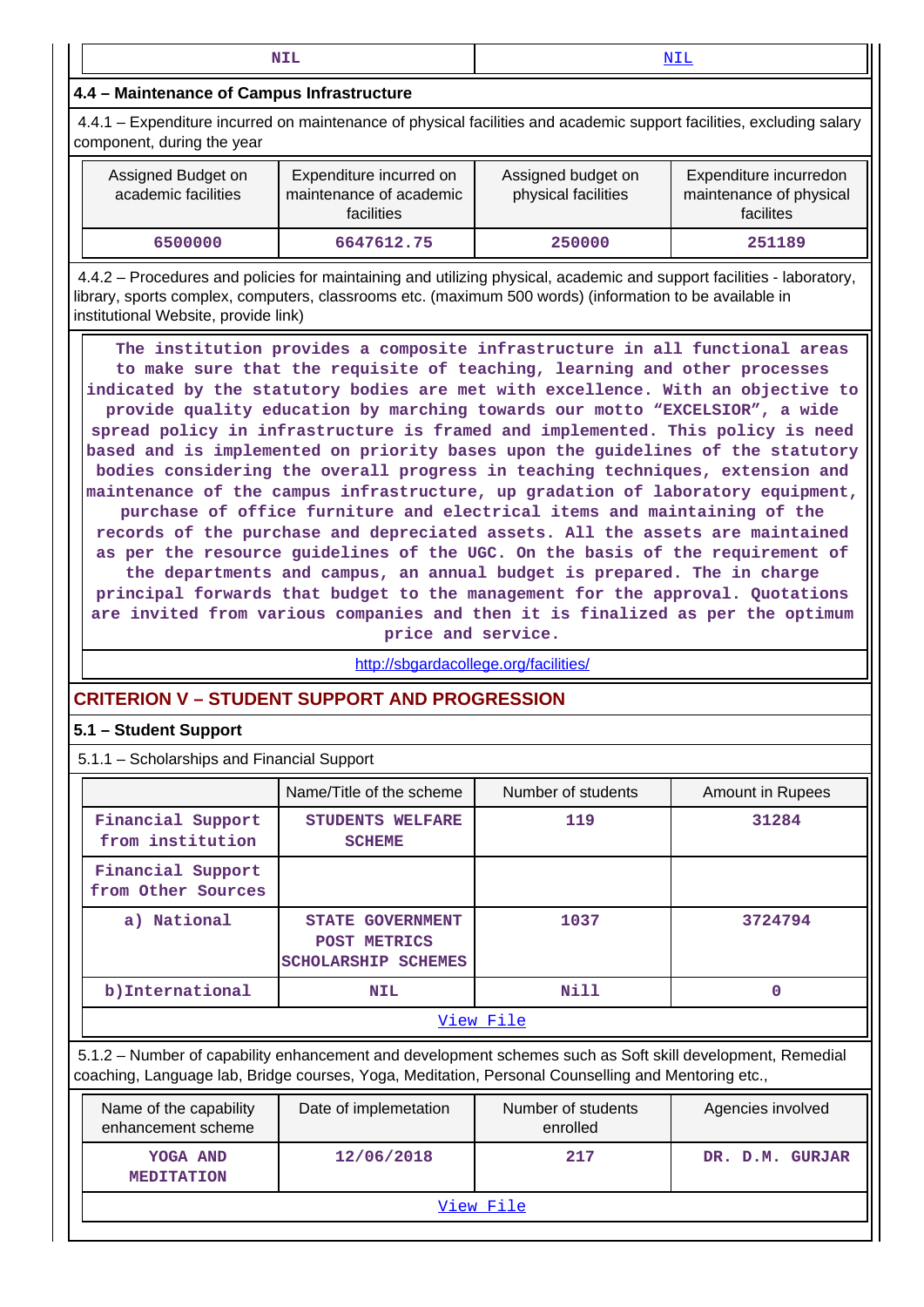5.1.3 – Students benefited by guidance for competitive examinations and career counselling offered by the institution during the year

| Year | Name of the<br>scheme                                                                                                                                          | Number of<br>benefited<br>students for<br>competitive<br>examination | Number of<br>benefited<br>students by<br>career<br>counseling<br>activities | Number of<br>students who<br>have passedin<br>the comp. exam | Number of<br>studentsp placed |
|------|----------------------------------------------------------------------------------------------------------------------------------------------------------------|----------------------------------------------------------------------|-----------------------------------------------------------------------------|--------------------------------------------------------------|-------------------------------|
| 2018 | Training<br>for ST/SC<br>Students by<br>Shriji<br>Kelvani<br>Mandal                                                                                            | 31                                                                   | 31                                                                          | Nill                                                         | Nill                          |
| 2019 | Mega<br>Placement<br>2019 Dated<br><b>on</b><br>$12 - 02 - 2019$                                                                                               | Nill                                                                 | 552                                                                         | Nill                                                         | 73                            |
|      |                                                                                                                                                                |                                                                      | <u>View File</u>                                                            |                                                              |                               |
|      | 5.1.4 – Institutional mechanism for transparency, timely redressal of student grievances, Prevention of sexual<br>harassment and ragging cases during the year |                                                                      |                                                                             |                                                              |                               |

| Total grievances received | Number of grievances redressed | Avg. number of days for grievance<br>redressal |
|---------------------------|--------------------------------|------------------------------------------------|
| Nill                      | Nill                           |                                                |

## **5.2 – Student Progression**

5.2.1 – Details of campus placement during the year

|                                      | On campus                             |                              | Off campus                         |                                       |                              |  |
|--------------------------------------|---------------------------------------|------------------------------|------------------------------------|---------------------------------------|------------------------------|--|
| Nameof<br>organizations<br>visited   | Number of<br>students<br>participated | Number of<br>stduents placed | Nameof<br>organizations<br>visited | Number of<br>students<br>participated | Number of<br>stduents placed |  |
| <b>DIFFERENT</b><br><b>COMPANIES</b> | 552                                   | 73                           | <b>NIL</b>                         | Nill                                  | Nill                         |  |

#### [View File](https://assessmentonline.naac.gov.in/public/Postacc/Placement/10371_Placement_1621224434.xlsx)

| 5.2.2 – Student progression to higher education in percentage during the year<br>Year<br>Name of<br>Number of<br>Depratment<br>Programme<br>graduated from<br>graduated from<br>institution joined<br>students<br>enrolling into<br>higher education<br>2019<br>1<br>B.COM.<br>B.COM.<br><b>VNSGU</b><br>2019<br>1<br>B.A.<br><b>ENGLISH</b><br><b>IGNOU</b><br>$\overline{2}$<br>Nill<br>B.A.<br><b>HISTORY</b><br><b>DDLAW COLL</b><br><b>EGE, NAVSARI</b><br>$\overline{2}$<br>2019<br>B.A.<br><b>GUJARATI</b><br><b>DDLAW</b><br><b>COLLEGE</b><br><b>NAVSARI</b><br>$\overline{2}$<br>2019<br>B.A<br><b>DDLAW COLL</b><br><b>ECONOMICS</b><br><b>EGE, NAVSARI</b> |  |  |  |  |                                     |
|------------------------------------------------------------------------------------------------------------------------------------------------------------------------------------------------------------------------------------------------------------------------------------------------------------------------------------------------------------------------------------------------------------------------------------------------------------------------------------------------------------------------------------------------------------------------------------------------------------------------------------------------------------------------|--|--|--|--|-------------------------------------|
|                                                                                                                                                                                                                                                                                                                                                                                                                                                                                                                                                                                                                                                                        |  |  |  |  | Name of<br>programme<br>admitted to |
|                                                                                                                                                                                                                                                                                                                                                                                                                                                                                                                                                                                                                                                                        |  |  |  |  | MSW                                 |
|                                                                                                                                                                                                                                                                                                                                                                                                                                                                                                                                                                                                                                                                        |  |  |  |  | M.A.                                |
|                                                                                                                                                                                                                                                                                                                                                                                                                                                                                                                                                                                                                                                                        |  |  |  |  | LLB                                 |
|                                                                                                                                                                                                                                                                                                                                                                                                                                                                                                                                                                                                                                                                        |  |  |  |  | <b>LLB</b>                          |
|                                                                                                                                                                                                                                                                                                                                                                                                                                                                                                                                                                                                                                                                        |  |  |  |  | LLB                                 |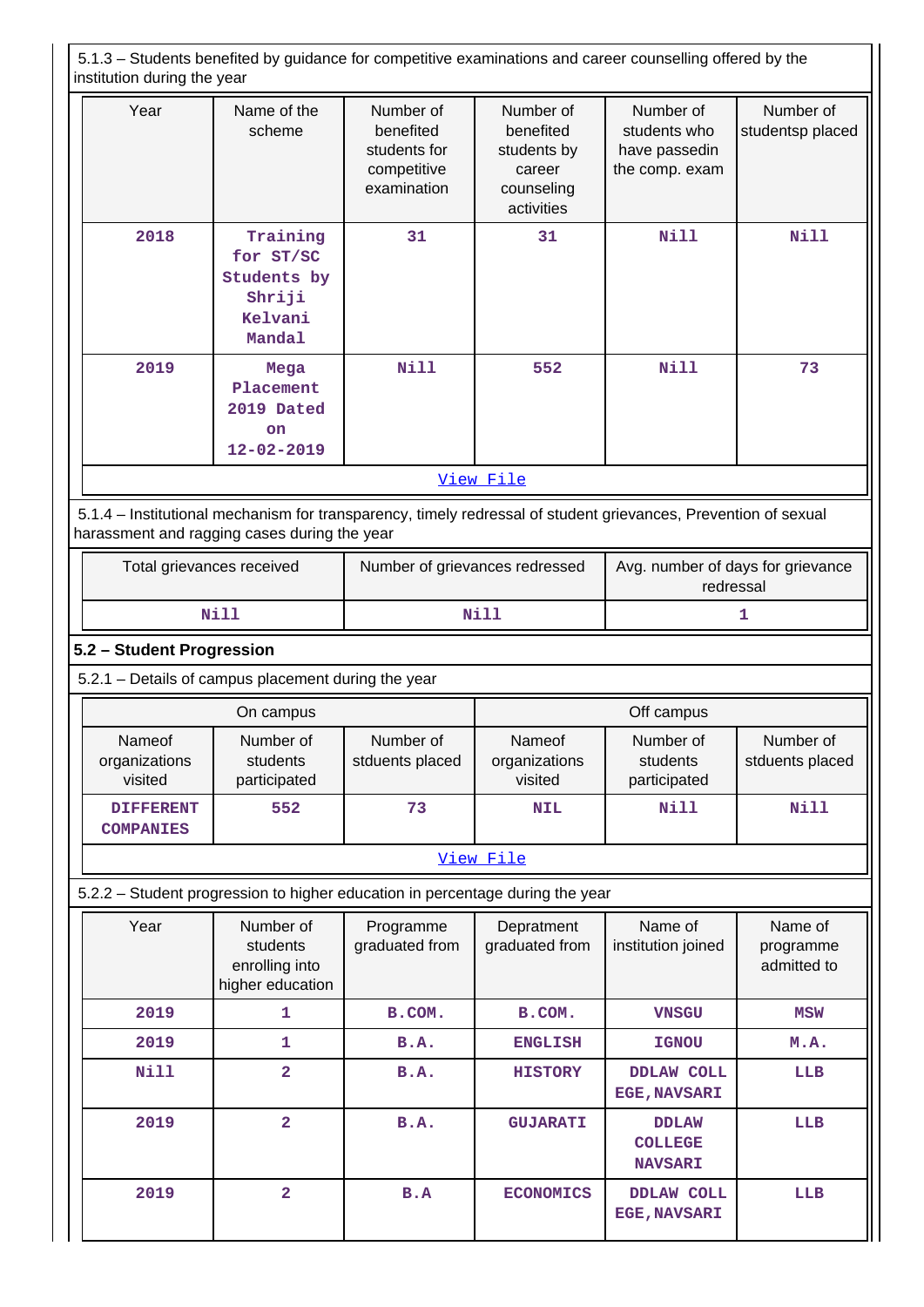| 2019                                                                                                                                                                           | 7                                                                                                                                                                                      | B.COM.    |                    |                                         | B.COM.            | <b>DDLAW COLL</b><br><b>EGE, NAVSARI</b> |                                 | LLB         |  |  |
|--------------------------------------------------------------------------------------------------------------------------------------------------------------------------------|----------------------------------------------------------------------------------------------------------------------------------------------------------------------------------------|-----------|--------------------|-----------------------------------------|-------------------|------------------------------------------|---------------------------------|-------------|--|--|
| 2019                                                                                                                                                                           | 13                                                                                                                                                                                     | <b>BA</b> |                    |                                         | <b>PSYCHOLOGY</b> |                                          | MTB ARTS<br><b>COLLEGESURAT</b> | <b>MA</b>   |  |  |
|                                                                                                                                                                                |                                                                                                                                                                                        |           |                    | View File                               |                   |                                          |                                 |             |  |  |
|                                                                                                                                                                                | 5.2.3 - Students qualifying in state/ national/ international level examinations during the year<br>(eg:NET/SET/SLET/GATE/GMAT/CAT/GRE/TOFEL/Civil Services/State Government Services) |           |                    |                                         |                   |                                          |                                 |             |  |  |
|                                                                                                                                                                                | Items                                                                                                                                                                                  |           |                    | Number of students selected/ qualifying |                   |                                          |                                 |             |  |  |
|                                                                                                                                                                                | <b>NET</b>                                                                                                                                                                             |           |                    |                                         |                   |                                          | <b>Nill</b>                     |             |  |  |
|                                                                                                                                                                                | <b>SET</b>                                                                                                                                                                             |           |                    |                                         |                   |                                          | <b>Nill</b>                     |             |  |  |
|                                                                                                                                                                                | Any Other                                                                                                                                                                              |           |                    |                                         |                   |                                          | 39                              |             |  |  |
|                                                                                                                                                                                | Any Other                                                                                                                                                                              |           |                    |                                         |                   |                                          | 56                              |             |  |  |
|                                                                                                                                                                                |                                                                                                                                                                                        |           |                    | View File                               |                   |                                          |                                 |             |  |  |
| 5.2.4 - Sports and cultural activities / competitions organised at the institution level during the year                                                                       |                                                                                                                                                                                        |           |                    |                                         |                   |                                          |                                 |             |  |  |
| Activity                                                                                                                                                                       |                                                                                                                                                                                        |           | Level              |                                         |                   |                                          | <b>Number of Participants</b>   |             |  |  |
| <b>COMPETITION</b>                                                                                                                                                             | <b>BRIDAL MEHENDI</b>                                                                                                                                                                  |           |                    | <b>INSTITUTION</b>                      |                   |                                          | 25                              |             |  |  |
| <b>CORRUPTION AND ITS</b><br>SOLUTIONS"                                                                                                                                        | ESSAY COMPETITION ON<br>"NEGATIVE EFFECTS OF                                                                                                                                           |           | INSTITUTION        |                                         |                   | 26                                       |                                 |             |  |  |
| "VISHWAVIBHUTI DR.<br><b>BABASAHEB AMBEDKAR: LIFE</b><br>AND WORK"                                                                                                             | ESSAY COMPETITION ON                                                                                                                                                                   |           |                    | INSTITUTION                             |                   |                                          | 27                              |             |  |  |
| (GIRLS)                                                                                                                                                                        | <b>CRICKET COMPETITION</b>                                                                                                                                                             |           |                    | INSTITUTION                             | 27                |                                          |                                 |             |  |  |
| (BOYS)                                                                                                                                                                         | <b>CARROM COMPETITION</b>                                                                                                                                                              |           | <b>INSTITUTION</b> |                                         |                   | 88                                       |                                 |             |  |  |
| (BOYS)                                                                                                                                                                         | TUG OF WAR COMPETITION                                                                                                                                                                 |           |                    | <b>INSTITUTION</b>                      |                   | 108                                      |                                 |             |  |  |
| (BOYS)                                                                                                                                                                         | KABADDI COMPETITION                                                                                                                                                                    |           |                    | <b>INSTITUTION</b>                      |                   |                                          | 116                             |             |  |  |
| (BOYS)                                                                                                                                                                         | CRICKET COMPETITION                                                                                                                                                                    |           |                    | <b>INSTITUTION</b>                      |                   |                                          | 262                             |             |  |  |
|                                                                                                                                                                                | ELOCUTION COMPETITIONS<br><b>INSTITUTION</b><br>ON "IS HOSTEL LIFE<br>SUITABLE FOR COLLEGE<br>STUDENTS?"                                                                               |           |                    |                                         | 33                |                                          |                                 |             |  |  |
| <b>COMPETITION</b>                                                                                                                                                             | PATRIOTIC SONG                                                                                                                                                                         |           |                    | <b>INSTITUTION</b>                      |                   |                                          | 38                              |             |  |  |
|                                                                                                                                                                                |                                                                                                                                                                                        |           |                    | View File                               |                   |                                          |                                 |             |  |  |
| 5.3 - Student Participation and Activities                                                                                                                                     |                                                                                                                                                                                        |           |                    |                                         |                   |                                          |                                 |             |  |  |
| 5.3.1 - Number of awards/medals for outstanding performance in sports/cultural activities at national/international<br>level (award for a team event should be counted as one) |                                                                                                                                                                                        |           |                    |                                         |                   |                                          |                                 |             |  |  |
| Year                                                                                                                                                                           | Name of the                                                                                                                                                                            | National/ | Number of          |                                         | Number of         |                                          | Student ID                      | Name of the |  |  |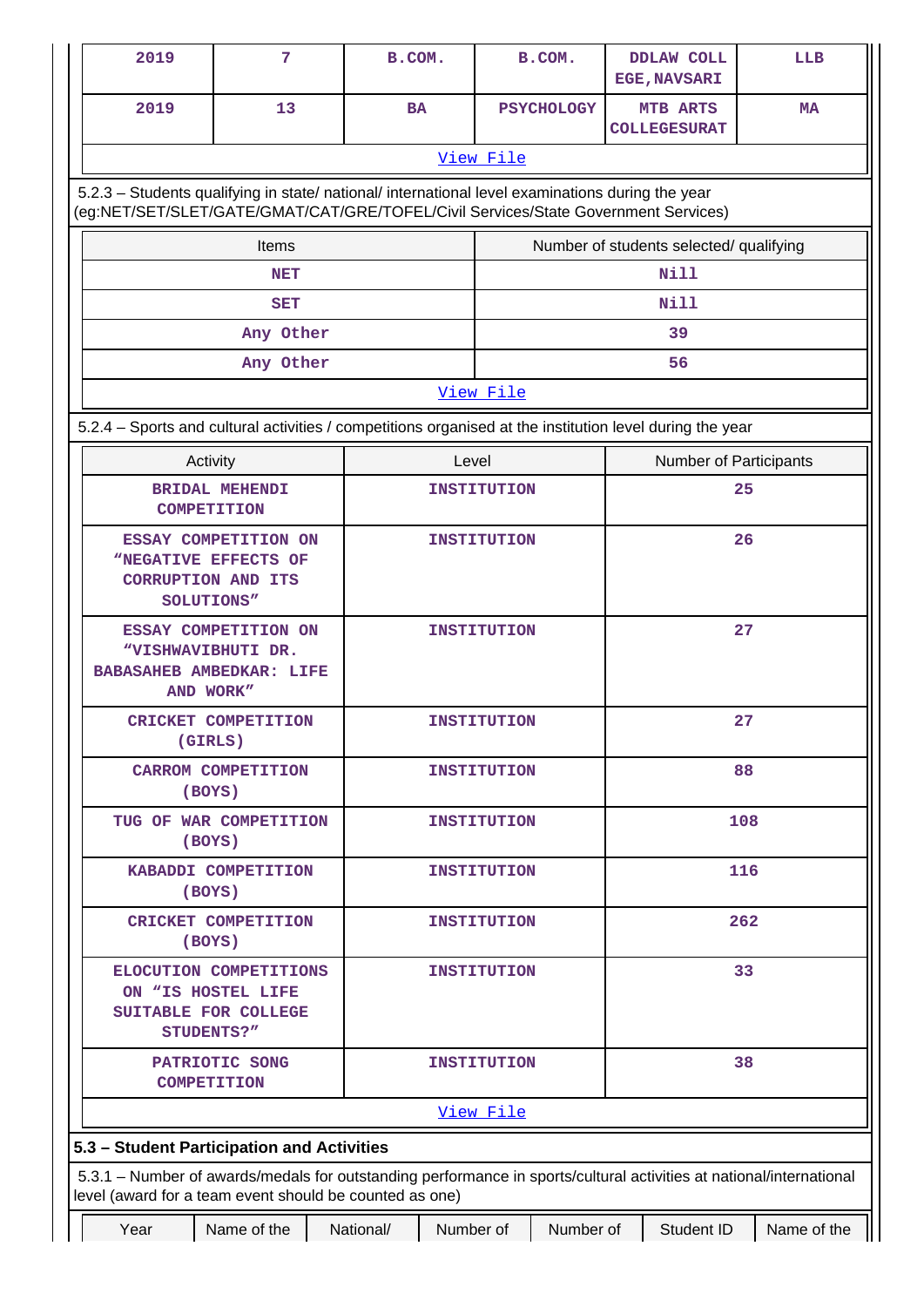|           | award/medal        | Internaional |      | awards for<br>Cultural | number             | student |  |
|-----------|--------------------|--------------|------|------------------------|--------------------|---------|--|
| Nill      | Nill<br><b>NIL</b> |              | Nill | Nill                   | Nill<br><b>NIL</b> |         |  |
| View File |                    |              |      |                        |                    |         |  |

 5.3.2 – Activity of Student Council & representation of students on academic & administrative bodies/committees of the institution (maximum 500 words)

 **As we know that strength of the team is each individual member and the strength of each member is the team. In this way Student Council as a team of any institution plays a significant role in connecting the management, faculty and students of the college. It also provides excellent opportunities to the students to get involved in the inner workings of their institution. It is a formal body of student representatives where the class representative as CR and Ladies Representative as LR are elected from each class. These representatives will then elect the General Secretary (GS) of the college who is one of the elected class representatives. Again various committees are formed where the elected representatives have to contest for their desirable posts. The council consist of General Secretary, Finance Secretary, Debate Secretary, Cultural Secretary, Sports Secretary, Magazine Secretary, Planning Forum Secretary. Apart from the council there are two important committees of N.C.C. and N.S.S.. All these committees are headed by the faculties as the chairperson. In a way the faculty and the students together collaborate for the various co-curricular and extra-curricular.**

#### **5.4 – Alumni Engagement**

5.4.1 – Whether the institution has registered Alumni Association?

 **No**

5.4.2 – No. of enrolled Alumni:

**119** 

5.4.3 – Alumni contribution during the year (in Rupees) :

**2575**

5.4.4 – Meetings/activities organized by Alumni Association :

**A MEETING OF ALUMNI ASSOCIATION ORGANISED ON 26-10-2018.**

#### **CRITERION VI – GOVERNANCE, LEADERSHIP AND MANAGEMENT**

#### **6.1 – Institutional Vision and Leadership**

 6.1.1 – Mention two practices of decentralization and participative management during the last year (maximum 500 words)

 **S. B. Garda college encourages and practices a culture of decentralization and participative management. A supportive and decentralized system is established by involving all staff members for the smooth functioning of the academic and administrative bodies. The institution functions in a well-coordinated and planned manner to ensure decentralized and participative manner at all levels of decision making. The administration of the college is decentralized by establishing various committees representing the teaching, non-teaching, and supporting staff in order to carry out smooth and effective administrative functions of the college. These committees perform an advisory role in matters within their designated sphere of activity and also help in the execution of administrative decisions. The Principal of the college is always in constant touch with the Governing Body through regular meetings so as all academic and**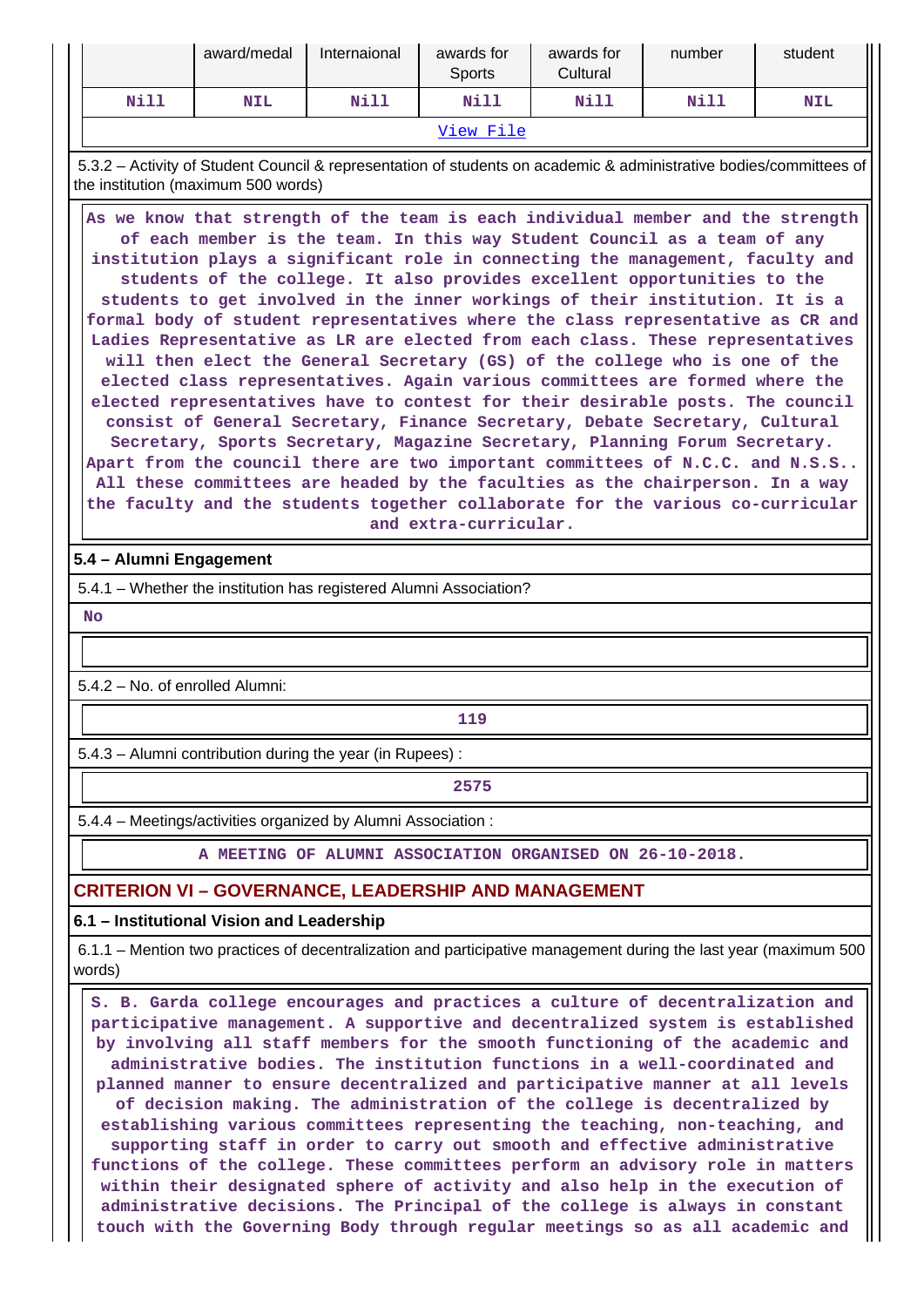6.1.2 – Does the institution have a Management Information System (MIS)?

## *Yes*

### **6.2 – Strategy Development and Deployment**

6.2.1 – Quality improvement strategies adopted by the institution for each of the following (with in 100 words each):

| <b>Strategy Type</b>                                          | Details                                                                                                                                                                                                                                                                                                                                                                                                                                                                                                               |
|---------------------------------------------------------------|-----------------------------------------------------------------------------------------------------------------------------------------------------------------------------------------------------------------------------------------------------------------------------------------------------------------------------------------------------------------------------------------------------------------------------------------------------------------------------------------------------------------------|
| Curriculum Development                                        | Suggestions and complaints are<br>collected from teachers and they are<br>represented in the meetings of the<br>Board of Studies. Students are invited<br>to present their views on the<br>usefulness of the curriculum. Students<br>feedback must be taken and analyzed                                                                                                                                                                                                                                              |
| Teaching and Learning                                         | Seminars for students using ICT<br>Lectures and seminars helpful to<br>students in facing an interview To<br>undertake assignments of students to<br>continuously check their evaluation To<br>undertake an educational tour once a<br>year                                                                                                                                                                                                                                                                           |
| Examination and Evaluation                                    | Mark sheets are displayed on the<br>notice boards. Exam related material is<br>provided to the students. Rechecking<br>facility of answer book is provided by<br>institution. For PG programmes: group<br>discussion, term paper, debates,<br>seminar etc. University Examination are<br>conducted as per the norms and<br>regulations of VNSGU, Surat First class<br>first students as well as those who<br>achieve highest marks in various<br>subjects are felicitated at the annual<br>prize distribution program |
| Research and Development                                      | Information on seminars and<br>invitations for paper publication are<br>mailed to all teachers. Leaves are<br>always sanctioned for participation in<br>research oriented activities. Library<br>facilities offered to researchers To<br>encourage teachers for publishing<br>books, journals, papers etc. All types<br>of administrative support for the<br>teacher/researcher.                                                                                                                                      |
| Library, ICT and Physical<br>Infrastructure / Instrumentation | ICT enabled Seminar halls Public<br>Address system is provided in the<br>College building at various places to<br>facilitate emergency announcements to<br>staff and students.                                                                                                                                                                                                                                                                                                                                        |
| Human Resource Management                                     | Many students work under Earn while<br>Learn scheme - data entry processing<br>Use of human Resource as per their<br>competency to complete particular task                                                                                                                                                                                                                                                                                                                                                           |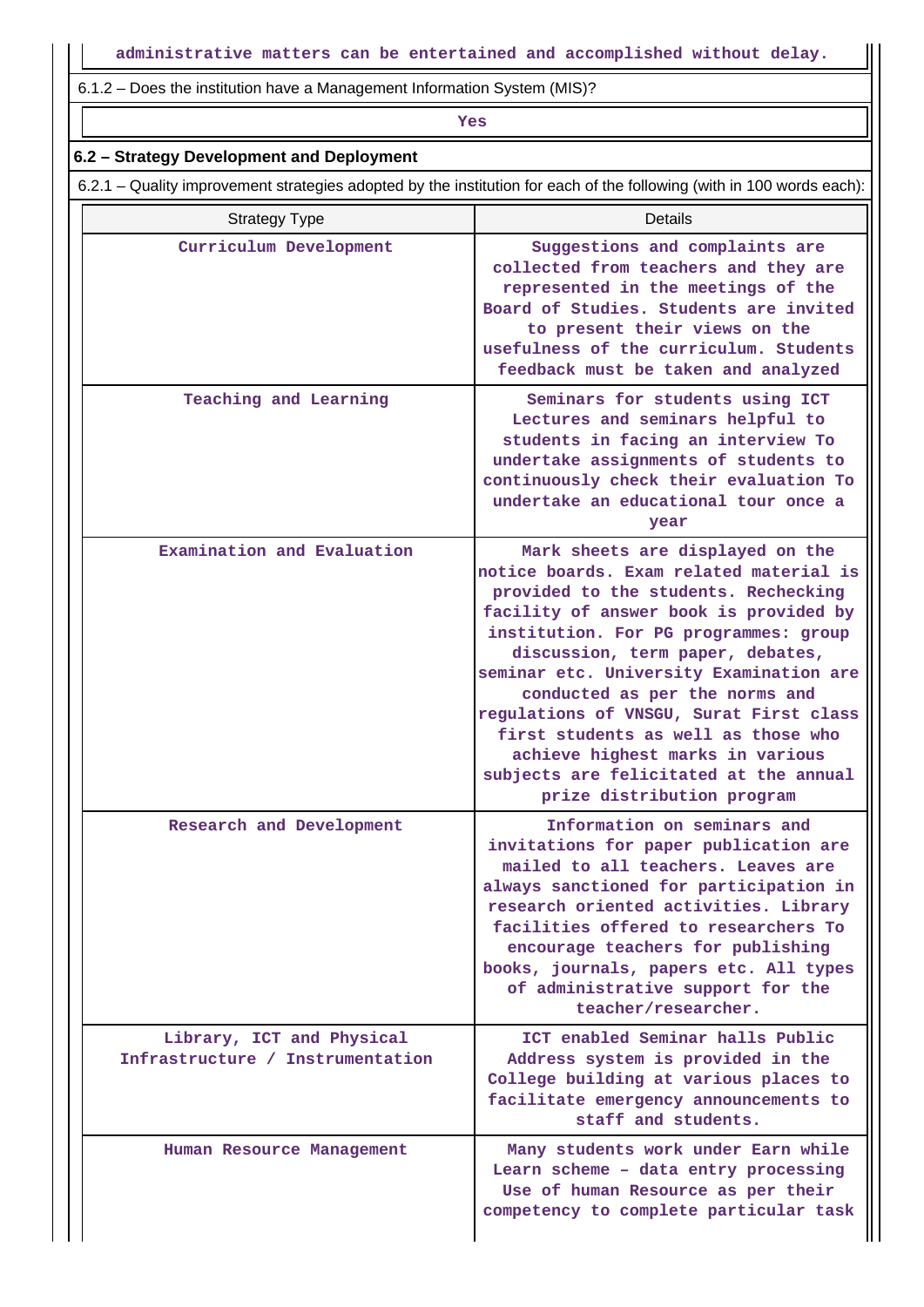|                                      | (Academic and Administrative) The<br>Administrative system is fully<br>computerized Teachers are given<br>additional charge for various<br>extracurricular and co- curricular<br>activities.                                                                |
|--------------------------------------|-------------------------------------------------------------------------------------------------------------------------------------------------------------------------------------------------------------------------------------------------------------|
| Industry Interaction / Collaboration | Industry interaction through "Career<br>Guidance Placement Cell" This Cell<br>conducts Training program for<br>Employability, invited Industrialists<br>for lectures and Placement/ Campus<br>interview organized with the help of<br>industrialists        |
| Admission of Students                | Guidance given to Students about<br>OnLine Admission Process of Commerce<br>course Counselling to Students to<br>choose appropriate choice/combination<br>of subject in Arts at the time of<br>admission. Admission for UG and PG is<br>done by University. |

6.2.2 – Implementation of e-governance in areas of operations:

| E-governace area              | Details                                                                                                                                                                                                                   |
|-------------------------------|---------------------------------------------------------------------------------------------------------------------------------------------------------------------------------------------------------------------------|
| Administration                | Institutional administrative office<br>is fully atomized and all the process<br>is done in office management software                                                                                                     |
| Finance and Accounts          | All financial accounts are maintained<br>in Tally ERP 9 software.                                                                                                                                                         |
| Student Admission and Support | Admission of students is online. The<br>admission is done as per the rules and<br>norms of the university. It is strictly<br>on the bases of merit. Centralized<br>Admission of F.Y.B.Com. students by the<br>University. |
| Examination                   | Internal marks online generated in<br>the university program. Teachers enter<br>the assessment marks in the program.                                                                                                      |

# **6.3 – Faculty Empowerment Strategies**

 6.3.1 – Teachers provided with financial support to attend conferences / workshops and towards membership fee of professional bodies during the year

| Year | Name of Teacher            | Name of conference/<br>workshop attended<br>for which financial<br>support provided                       | Name of the<br>professional body for<br>which membership<br>fee is provided | Amount of support |
|------|----------------------------|-----------------------------------------------------------------------------------------------------------|-----------------------------------------------------------------------------|-------------------|
| 2018 | PROF. R P.<br><b>PATEL</b> | Workshop on<br>Online<br>Admission<br>Proccess by<br>Veer Narmad<br>South Gujarat<br>University,<br>Surat | <b>NA</b>                                                                   | 560               |
| 2018 | PROF. R P.                 | Workshop on                                                                                               | <b>NA</b>                                                                   | 560               |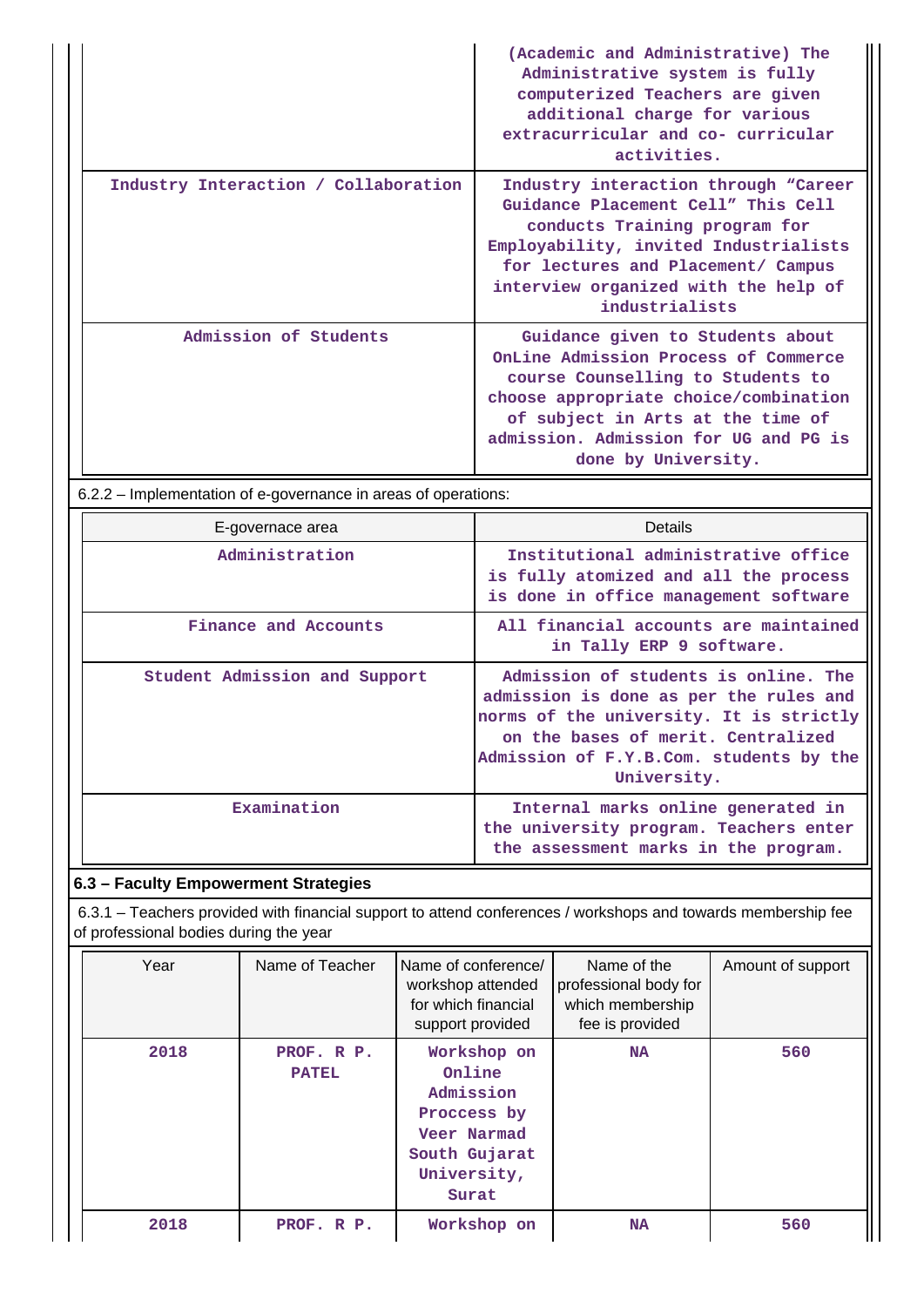| <b>PATEL</b>                                                                                                                                                                               |  | Online<br>Admission<br>Proccess by<br>Veer Narmad<br>South Gujarat<br>University,<br>Surat                             |                                                                                                   |     |                                                                                                                               |           |             |                                                  |    |                                                      |
|--------------------------------------------------------------------------------------------------------------------------------------------------------------------------------------------|--|------------------------------------------------------------------------------------------------------------------------|---------------------------------------------------------------------------------------------------|-----|-------------------------------------------------------------------------------------------------------------------------------|-----------|-------------|--------------------------------------------------|----|------------------------------------------------------|
| 2018<br>PROF.<br>R.R.MISTRY                                                                                                                                                                |  | Workshop on<br><b>NA</b><br>Online<br>Admission<br>Proccess by<br>Veer Narmad<br>South Gujarat<br>University,<br>Surat |                                                                                                   | 400 |                                                                                                                               |           |             |                                                  |    |                                                      |
| 2018                                                                                                                                                                                       |  |                                                                                                                        | PROF. R P.<br><b>PATEL</b>                                                                        |     | Workshop on<br>Online<br>Admission<br>Proccess by<br><b>Veer Narmad</b><br>South Gujarat<br>University,<br>Surat<br>View File | <b>NA</b> |             | 1200                                             |    |                                                      |
| 6.3.2 - Number of professional development / administrative training programmes organized by the College for<br>teaching and non teaching staff during the year                            |  |                                                                                                                        |                                                                                                   |     |                                                                                                                               |           |             |                                                  |    |                                                      |
| Year                                                                                                                                                                                       |  | Title of the<br>professional<br>development<br>programme<br>organised for<br>teaching staff                            | Title of the<br>administrative<br>training<br>programme<br>organised for<br>non-teaching<br>staff |     | From date                                                                                                                     |           | To Date     | Number of<br>participants<br>(Teaching<br>staff) |    | Number of<br>participants<br>(non-teaching<br>staff) |
| Nill                                                                                                                                                                                       |  | <b>NIL</b>                                                                                                             | <b>NIL</b>                                                                                        |     | Nill                                                                                                                          |           | <b>Nill</b> | Nill                                             |    | Nill                                                 |
|                                                                                                                                                                                            |  |                                                                                                                        |                                                                                                   |     | View File                                                                                                                     |           |             |                                                  |    |                                                      |
| 6.3.3 - No. of teachers attending professional development programmes, viz., Orientation Programme, Refresher<br>Course, Short Term Course, Faculty Development Programmes during the year |  |                                                                                                                        |                                                                                                   |     |                                                                                                                               |           |             |                                                  |    |                                                      |
| Title of the<br>Number of teachers<br>professional<br>who attended<br>development<br>programme                                                                                             |  |                                                                                                                        | From Date                                                                                         |     | To date                                                                                                                       |           | Duration    |                                                  |    |                                                      |
| <b>ONE DAY</b><br><b>WEBINAR ON</b><br><b>INTERNATIONAL</b><br><b>TRAINING</b><br>PROGRAMME FOR<br><b>DOCUMENTATION</b><br>OF ORAL HISTORY                                                 |  |                                                                                                                        | $\mathbf{1}$                                                                                      |     | 15/06/2018                                                                                                                    |           | 15/06/2018  |                                                  | 01 |                                                      |
| 1<br><b>INTERNATIONAL</b><br><b>FACULTY</b><br><b>DEVELOPMENT</b><br><b>PROGRAMME</b>                                                                                                      |  |                                                                                                                        | 28/11/2019                                                                                        |     | 08/12/2019                                                                                                                    |           |             | 10                                               |    |                                                      |
|                                                                                                                                                                                            |  |                                                                                                                        |                                                                                                   |     | View File                                                                                                                     |           |             |                                                  |    |                                                      |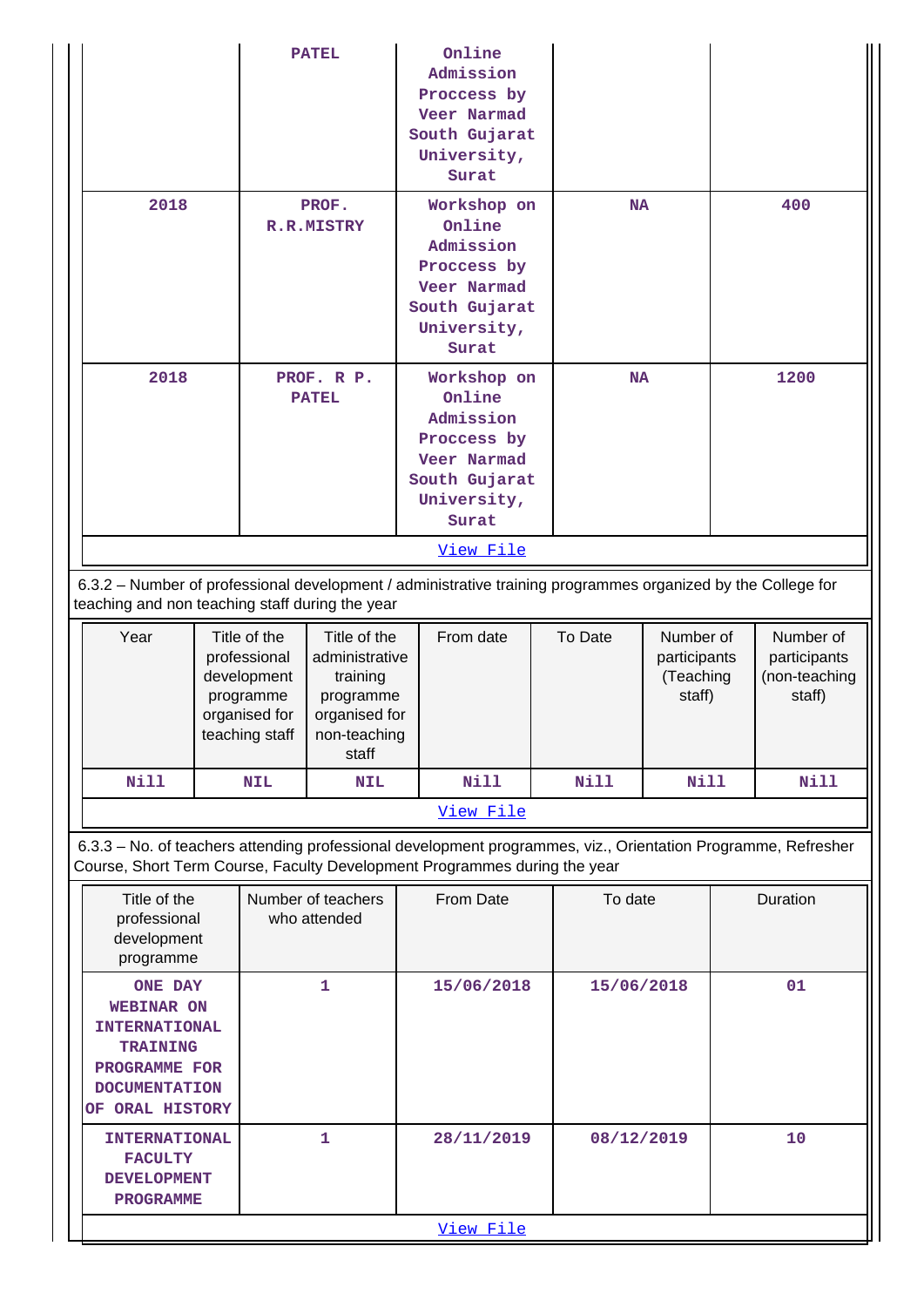| 6.3.4 - Faculty and Staff recruitment (no. for permanent recruitment):                                                                                                                                                                                                                                                                                                                                                                                                                                                                                                                 |                                                                                                                          |              |            |                         |        |                 |                                   |  |  |
|----------------------------------------------------------------------------------------------------------------------------------------------------------------------------------------------------------------------------------------------------------------------------------------------------------------------------------------------------------------------------------------------------------------------------------------------------------------------------------------------------------------------------------------------------------------------------------------|--------------------------------------------------------------------------------------------------------------------------|--------------|------------|-------------------------|--------|-----------------|-----------------------------------|--|--|
| Teaching<br>Non-teaching                                                                                                                                                                                                                                                                                                                                                                                                                                                                                                                                                               |                                                                                                                          |              |            |                         |        |                 |                                   |  |  |
| Permanent                                                                                                                                                                                                                                                                                                                                                                                                                                                                                                                                                                              | <b>Full Time</b>                                                                                                         |              |            | Permanent               |        |                 | <b>Full Time</b>                  |  |  |
| Nill                                                                                                                                                                                                                                                                                                                                                                                                                                                                                                                                                                                   |                                                                                                                          | Nill         |            | Nill                    |        |                 | Nill                              |  |  |
| 6.3.5 - Welfare schemes for                                                                                                                                                                                                                                                                                                                                                                                                                                                                                                                                                            |                                                                                                                          |              |            |                         |        |                 |                                   |  |  |
| Teaching                                                                                                                                                                                                                                                                                                                                                                                                                                                                                                                                                                               |                                                                                                                          | Non-teaching |            |                         |        | <b>Students</b> |                                   |  |  |
| YES                                                                                                                                                                                                                                                                                                                                                                                                                                                                                                                                                                                    |                                                                                                                          |              | YES        |                         |        | YES             |                                   |  |  |
| 6.4 - Financial Management and Resource Mobilization                                                                                                                                                                                                                                                                                                                                                                                                                                                                                                                                   |                                                                                                                          |              |            |                         |        |                 |                                   |  |  |
| 6.4.1 - Institution conducts internal and external financial audits regularly (with in 100 words each)                                                                                                                                                                                                                                                                                                                                                                                                                                                                                 |                                                                                                                          |              |            |                         |        |                 |                                   |  |  |
| The accounts are maintained in Tally software and entries of accounts are<br>monitored by authorities. There is a mechanism of checking, rechecking and<br>crosschecking of accounts by the authorities. Besides, an arrangement is made<br>by the management for internal audit once a year by a practicing Chartered<br>Accountant. Majority of purchases are done after inviting quotations from<br>prospective suppliers. The grant of SAPTADHARA and UDISHA cell, received from<br>state government is audited and the reports are regularly sent to the concerned<br>department. |                                                                                                                          |              |            |                         |        |                 |                                   |  |  |
| 6.4.2 - Funds / Grants received from management, non-government bodies, individuals, philanthropies during the<br>year(not covered in Criterion III)<br>Funds/ Grnats received in Rs.                                                                                                                                                                                                                                                                                                                                                                                                  |                                                                                                                          |              |            |                         |        |                 |                                   |  |  |
| funding agencies /individuals                                                                                                                                                                                                                                                                                                                                                                                                                                                                                                                                                          | Name of the non government<br>Purpose                                                                                    |              |            |                         |        |                 |                                   |  |  |
| <b>RED CROSS</b><br><b>SOCIETY, NAVSARI</b>                                                                                                                                                                                                                                                                                                                                                                                                                                                                                                                                            |                                                                                                                          |              | 1900       | <b>STUDENTS WELFARE</b> |        |                 |                                   |  |  |
|                                                                                                                                                                                                                                                                                                                                                                                                                                                                                                                                                                                        |                                                                                                                          |              | View File  |                         |        |                 |                                   |  |  |
| 6.4.3 - Total corpus fund generated                                                                                                                                                                                                                                                                                                                                                                                                                                                                                                                                                    |                                                                                                                          |              |            |                         |        |                 |                                   |  |  |
|                                                                                                                                                                                                                                                                                                                                                                                                                                                                                                                                                                                        |                                                                                                                          | 280411.11    |            |                         |        |                 |                                   |  |  |
| 6.5 - Internal Quality Assurance System                                                                                                                                                                                                                                                                                                                                                                                                                                                                                                                                                |                                                                                                                          |              |            |                         |        |                 |                                   |  |  |
| 6.5.1 - Whether Academic and Administrative Audit (AAA) has been done?                                                                                                                                                                                                                                                                                                                                                                                                                                                                                                                 |                                                                                                                          |              |            |                         |        |                 |                                   |  |  |
| <b>Audit Type</b>                                                                                                                                                                                                                                                                                                                                                                                                                                                                                                                                                                      |                                                                                                                          | External     |            |                         |        | Internal        |                                   |  |  |
|                                                                                                                                                                                                                                                                                                                                                                                                                                                                                                                                                                                        | Yes/No                                                                                                                   | Agency       |            |                         | Yes/No |                 | Authority                         |  |  |
| Academic                                                                                                                                                                                                                                                                                                                                                                                                                                                                                                                                                                               | <b>No</b>                                                                                                                |              | <b>NIL</b> |                         | Yes    |                 | <b>IQAC/INCHARGE</b><br>PRINCIPAL |  |  |
| Administrative                                                                                                                                                                                                                                                                                                                                                                                                                                                                                                                                                                         | Yes                                                                                                                      | CO.          | K.B.ANTALA |                         | Yes    |                 | <b>IQAC/INCHARGE</b><br>PRINCIPAL |  |  |
| 6.5.2 - Activities and support from the Parent - Teacher Association (at least three)                                                                                                                                                                                                                                                                                                                                                                                                                                                                                                  |                                                                                                                          |              |            |                         |        |                 |                                   |  |  |
|                                                                                                                                                                                                                                                                                                                                                                                                                                                                                                                                                                                        | CO-ORDINATION WITH PARENTS REGARDING DISCIPLINE OF THE STUDENTS. INVITED<br>PARENTS ON THE OCCASION OF ANNUAL GATHERING. |              |            |                         |        |                 |                                   |  |  |
| 6.5.3 – Development programmes for support staff (at least three)                                                                                                                                                                                                                                                                                                                                                                                                                                                                                                                      |                                                                                                                          |              |            |                         |        |                 |                                   |  |  |
| TO PROVIDE LOAN FROM CO- OPERATIVE SOCIETY OF THE COLLEGE. TO GIVE DIWALI<br>BONUS. TO GIVE INCREMENT AS PER NORMS.                                                                                                                                                                                                                                                                                                                                                                                                                                                                    |                                                                                                                          |              |            |                         |        |                 |                                   |  |  |
| 6.5.4 - Post Accreditation initiative(s) (mention at least three)                                                                                                                                                                                                                                                                                                                                                                                                                                                                                                                      |                                                                                                                          |              |            |                         |        |                 |                                   |  |  |
| FEEDBACK MECHANISM FOR IMPROVING THE TEACHING - LEARNING PROCESS. FOCUS ON<br>STUDENTS CENTRIC ACTIVITIES LIKE NSS, NCC, SAPTADHARA, SCOPE, SPORTS ETC.                                                                                                                                                                                                                                                                                                                                                                                                                                |                                                                                                                          |              |            |                         |        |                 |                                   |  |  |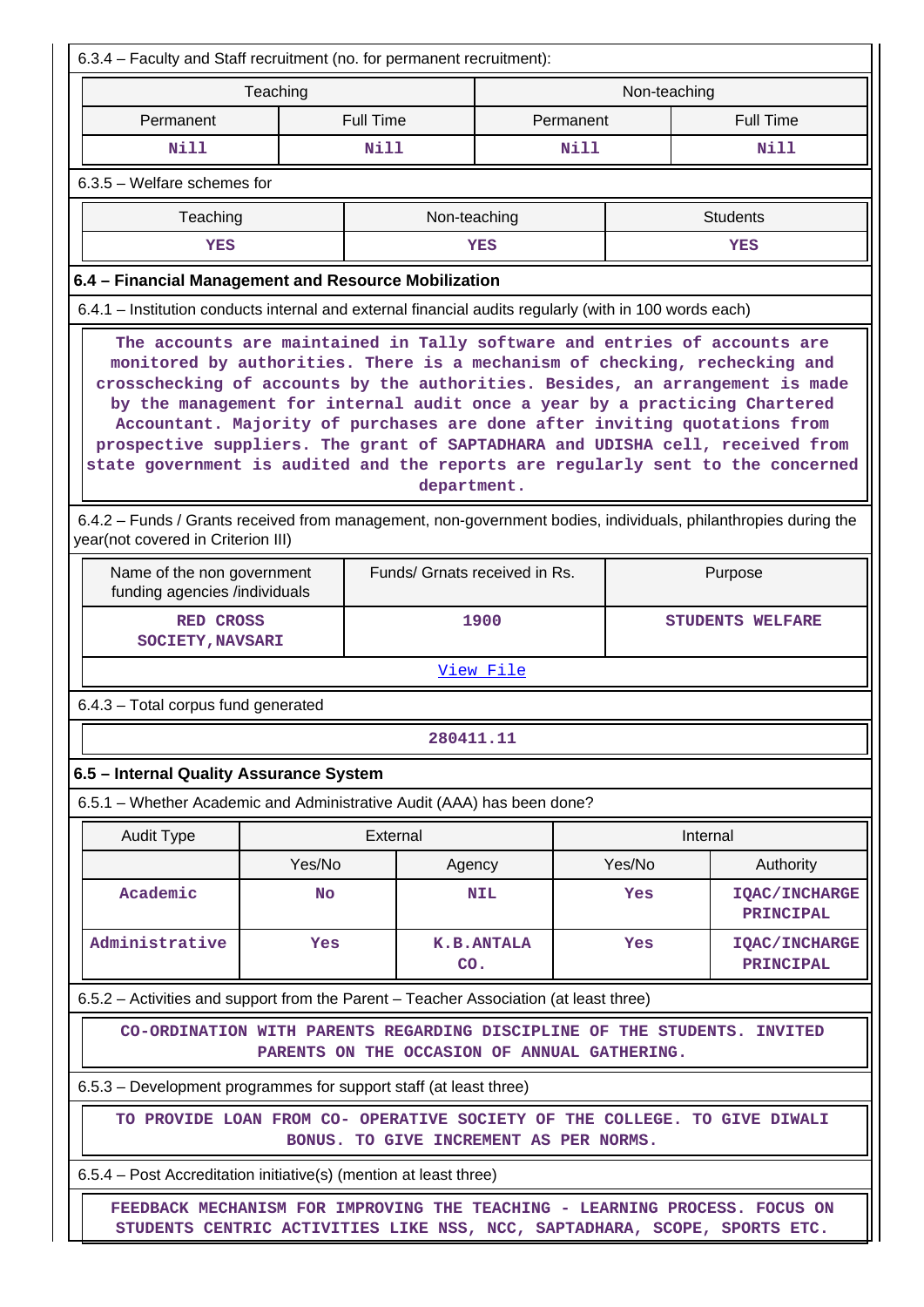|      | 6.5.5 - Internal Quality Assurance System Details                                                                |                            |                      |                    |                           |  |  |
|------|------------------------------------------------------------------------------------------------------------------|----------------------------|----------------------|--------------------|---------------------------|--|--|
|      | a) Submission of Data for AISHE portal                                                                           |                            |                      | Yes                |                           |  |  |
|      | b) Participation in NIRF                                                                                         |                            |                      | <b>No</b>          |                           |  |  |
|      | c)ISO certification                                                                                              |                            | <b>No</b>            |                    |                           |  |  |
|      | d)NBA or any other quality audit                                                                                 |                            |                      | <b>No</b>          |                           |  |  |
|      | 6.5.6 - Number of Quality Initiatives undertaken during the year                                                 |                            |                      |                    |                           |  |  |
| Year | Name of quality<br>initiative by IQAC                                                                            | Date of<br>conducting IQAC | <b>Duration From</b> | <b>Duration To</b> | Number of<br>participants |  |  |
| 2018 | <b>CELEBRATION</b><br>OF WORLD<br>YOGA DAY                                                                       | 21/06/2018                 | 21/06/2018           | 21/06/2018         | 65                        |  |  |
| 2018 | <b>SUMMER</b><br><b>INTERSHIP</b><br><b>PROGRAMME</b>                                                            | 01/06/2018                 | 01/06/2018           | 31/07/2018         | 28                        |  |  |
| 2018 | <b>CELEBRATION</b><br>OF<br><b>INDEPENDENCE</b><br><b>DAY</b>                                                    | 15/08/2018                 | 15/08/2018           | 15/08/2018         | 352                       |  |  |
| 2018 | <b>AWARENESS</b><br><b>RALY ON EYE</b><br><b>DONATE</b>                                                          | 05/09/2018                 | 05/09/2018           | 05/09/2018         | 305                       |  |  |
| 2018 | <b>BLOOD</b><br><b>DONATION</b><br><b>CAMP</b>                                                                   | 20/09/2018<br>20/09/2018   |                      | 20/09/2018         | 80                        |  |  |
| 2018 | <b>CLEANLINESS</b><br><b>MARCH</b>                                                                               | 02/10/2018                 | 02/10/2018           | 02/10/2018         | 160                       |  |  |
| 2018 | 47TH NSS<br><b>CAMP</b>                                                                                          | 24/10/2018                 | 24/10/2018           | 24/10/2018         | 86                        |  |  |
| 2018 | <b>SEMINAR ON</b><br><b>RAJBHASHA</b><br><b>PRADARSHAN</b><br><b>AND</b><br><b>PARISANVAD</b>                    | 30/08/2018                 | 30/08/2018           | 30/08/2018         | 274                       |  |  |
| 2018 | <b>EMINAR ON</b><br><b>IMAGE OF</b><br>WOMEN IN<br><b>INDIAN AND</b><br><b>WESTERN FOLK</b><br><b>LITERATURE</b> | 06/09/2018                 | 06/09/2018           | 06/09/2018         | 172                       |  |  |
| 2018 | <b>MEDITATION</b><br><b>SEMINAR</b>                                                                              | 29/10/2018                 | 29/10/2018           | 29/10/2018         | 84                        |  |  |
|      |                                                                                                                  |                            | View File            |                    |                           |  |  |
|      | <b>CRITERION VII - INSTITUTIONAL VALUES AND BEST PRACTICES</b>                                                   |                            |                      |                    |                           |  |  |
|      | 7.1 - Institutional Values and Social Responsibilities                                                           |                            |                      |                    |                           |  |  |
|      | 7.1.1 - Gender Equity (Number of gender equity promotion programmes organized by the institution during the      |                            |                      |                    |                           |  |  |

 $\mathop{\text{||}}$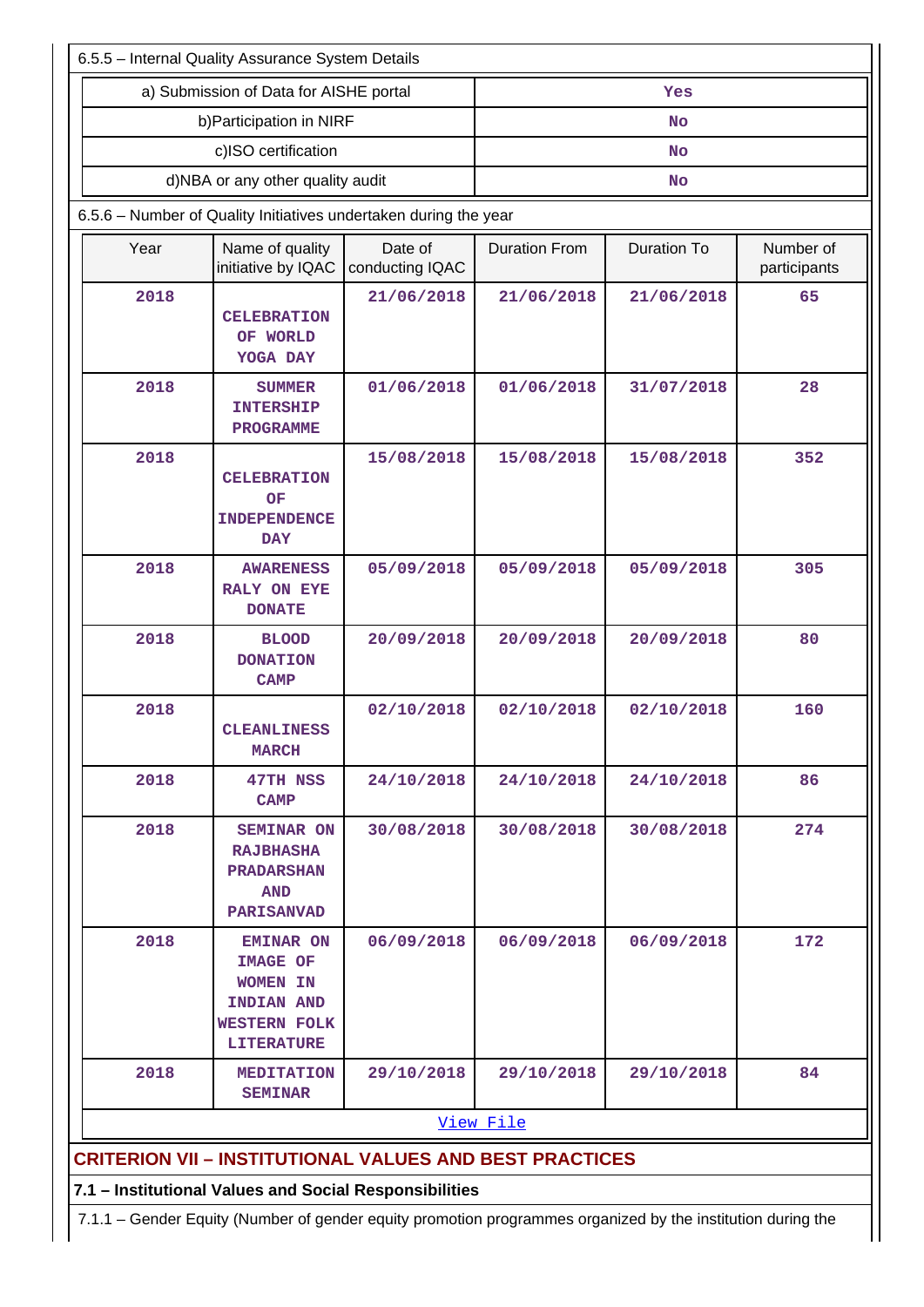| Title of the<br>programme                                                                              |                                                                                             | Period from                                                                                       | Period To                                                                             |                |     |                                                                           | <b>Number of Participants</b>                                                           |                                                     |  |
|--------------------------------------------------------------------------------------------------------|---------------------------------------------------------------------------------------------|---------------------------------------------------------------------------------------------------|---------------------------------------------------------------------------------------|----------------|-----|---------------------------------------------------------------------------|-----------------------------------------------------------------------------------------|-----------------------------------------------------|--|
|                                                                                                        |                                                                                             |                                                                                                   |                                                                                       |                |     | Female                                                                    |                                                                                         | Male                                                |  |
| <b>SEMINAR ON</b><br><b>IMAGE OF WOMEN</b><br>IN INDIA AND<br><b>WESTERN FOLK</b><br><b>LITERATURE</b> |                                                                                             | 06/09/2018                                                                                        |                                                                                       | 06/09/2018     | 101 |                                                                           |                                                                                         | 61                                                  |  |
| 7.1.2 - Environmental Consciousness and Sustainability/Alternate Energy initiatives such as:           |                                                                                             |                                                                                                   |                                                                                       |                |     |                                                                           |                                                                                         |                                                     |  |
|                                                                                                        |                                                                                             |                                                                                                   | Percentage of power requirement of the University met by the renewable energy sources |                |     |                                                                           |                                                                                         |                                                     |  |
|                                                                                                        |                                                                                             |                                                                                                   | 05                                                                                    |                |     |                                                                           |                                                                                         |                                                     |  |
|                                                                                                        | 7.1.3 - Differently abled (Divyangjan) friendliness                                         |                                                                                                   |                                                                                       |                |     |                                                                           |                                                                                         |                                                     |  |
|                                                                                                        | Item facilities                                                                             |                                                                                                   | Yes/No                                                                                |                |     |                                                                           | Number of beneficiaries                                                                 |                                                     |  |
|                                                                                                        | Physical facilities                                                                         |                                                                                                   |                                                                                       | Yes            |     |                                                                           | 4                                                                                       |                                                     |  |
|                                                                                                        | Ramp/Rails                                                                                  |                                                                                                   |                                                                                       | Yes            |     |                                                                           | 4                                                                                       |                                                     |  |
|                                                                                                        | Rest Rooms                                                                                  |                                                                                                   |                                                                                       | Yes            |     |                                                                           | 4                                                                                       |                                                     |  |
|                                                                                                        | Scribes for examination                                                                     |                                                                                                   |                                                                                       | Yes            |     |                                                                           | 4                                                                                       |                                                     |  |
|                                                                                                        | 7.1.4 - Inclusion and Situatedness                                                          |                                                                                                   |                                                                                       |                |     |                                                                           |                                                                                         |                                                     |  |
| Year                                                                                                   | Number of<br>initiatives to<br>address<br>locational<br>advantages<br>and disadva<br>ntages | Number of<br>initiatives<br>taken to<br>engage with<br>and<br>contribute to<br>local<br>community | Date                                                                                  | Duration       |     | Name of<br>initiative                                                     | <b>Issues</b><br>addressed                                                              | Number of<br>participating<br>students<br>and staff |  |
| 2018                                                                                                   | 1                                                                                           | 1                                                                                                 | 21/06/2<br>018                                                                        | $\mathbf{1}$   |     | <b>CELEBRA</b><br>TION OF I<br><b>NTERNATIO</b><br>NAL YOGA<br><b>DAY</b> | <b>YOGA</b><br><b>PROMOTION</b>                                                         | 65                                                  |  |
| 2018                                                                                                   | $\mathbf{1}$                                                                                | $\mathbf{1}$                                                                                      | 20/09/2<br>018                                                                        | $\mathbf{1}$   |     | <b>BLOOD</b><br><b>DONATION</b><br>CAMP (                                 | <b>COMMUNITY</b><br><b>SERVICE</b><br><b>THROUGH</b><br><b>BLOOD</b><br><b>DONATION</b> | 80                                                  |  |
| 2018                                                                                                   | $\mathbf{1}$                                                                                | $\mathbf{1}$                                                                                      | 24/10/2<br>018                                                                        | $\overline{7}$ |     | 47TH<br><b>NSS</b><br><b>ANNUAL</b><br><b>CAMP</b>                        | <b>SOCIAL</b><br><b>SERVICE</b>                                                         | 86                                                  |  |
| 2018                                                                                                   | $\mathbf{1}$                                                                                | $\mathbf{1}$                                                                                      | 01/06/2<br>018                                                                        | 60             |     | <b>SUMMER</b><br><b>INTERNHIP</b><br><b>PROGRAMME</b>                     | <b>ENVIRON</b><br><b>MENT</b><br><b>AWARENESS</b>                                       | 28                                                  |  |
| 2018                                                                                                   | $\mathbf{1}$                                                                                | $\mathbf{1}$                                                                                      | 02/10/2<br>018                                                                        | $\mathbf{1}$   |     | <b>CLEANLI</b><br><b>NESS</b><br><b>MARCH</b>                             | <b>ENVIRON</b><br><b>MENT</b><br><b>AWARENESS</b>                                       | 160                                                 |  |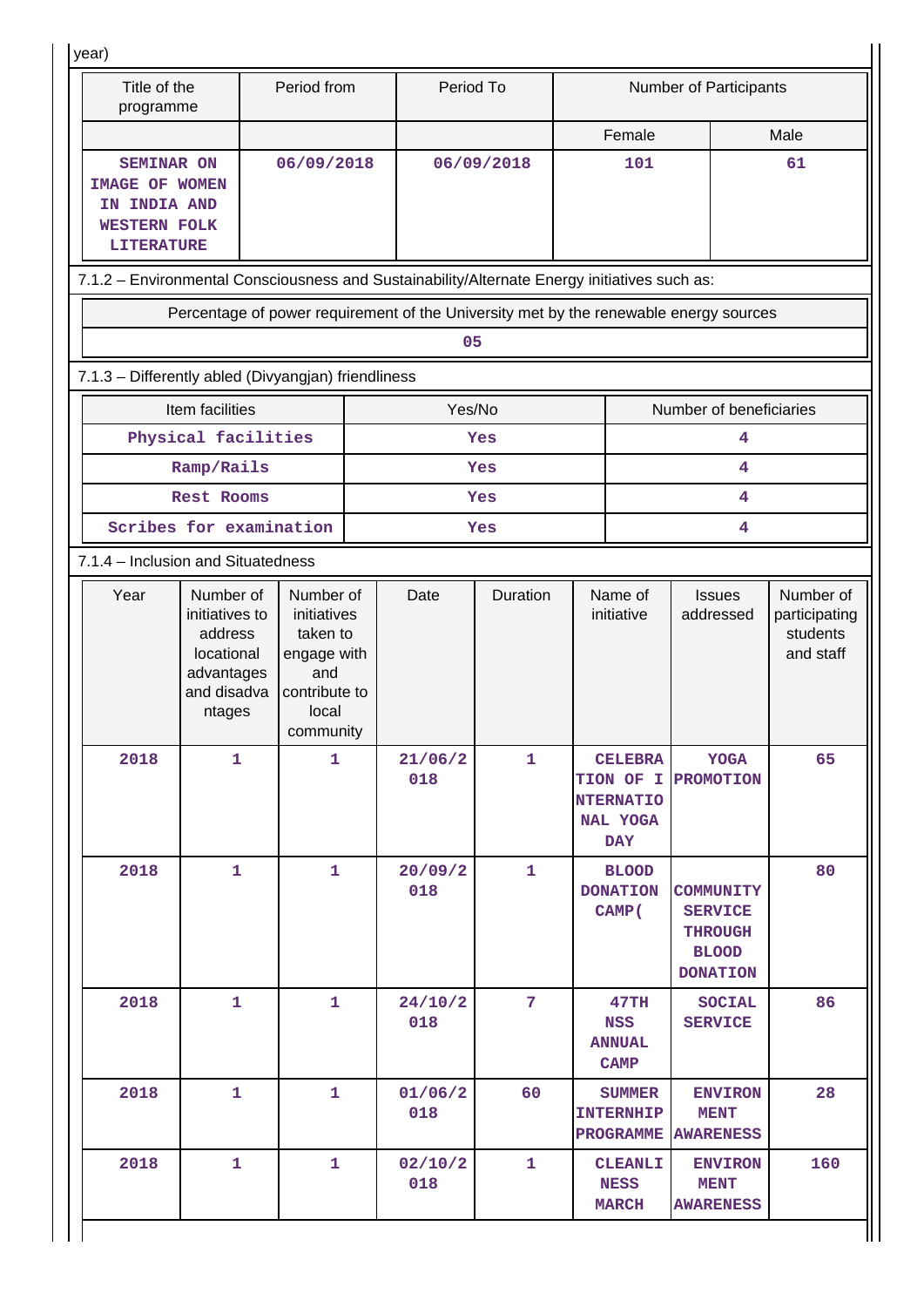| View File                                                                                            |                                                                                 |                                            |                                                              |                                              |                          |  |  |  |  |
|------------------------------------------------------------------------------------------------------|---------------------------------------------------------------------------------|--------------------------------------------|--------------------------------------------------------------|----------------------------------------------|--------------------------|--|--|--|--|
| 7.1.5 - Human Values and Professional Ethics Code of conduct (handbooks) for various stakeholders    |                                                                                 |                                            |                                                              |                                              |                          |  |  |  |  |
| <b>Title</b>                                                                                         |                                                                                 | Date of publication                        |                                                              |                                              | Follow up(max 100 words) |  |  |  |  |
| CODE OF CONDUCT                                                                                      |                                                                                 | 11/06/2018                                 |                                                              | CODE OF CONDUCT FOR<br>STUDENTS AND TEACHERS |                          |  |  |  |  |
|                                                                                                      | 7.1.6 - Activities conducted for promotion of universal Values and Ethics       |                                            |                                                              |                                              |                          |  |  |  |  |
| Activity                                                                                             |                                                                                 | <b>Duration From</b><br><b>Duration To</b> |                                                              |                                              | Number of participants   |  |  |  |  |
| <b>CLEANLINESS MARCH</b>                                                                             |                                                                                 | 02/10/2018<br>02/10/2018                   |                                                              |                                              | 160                      |  |  |  |  |
| <b>CELEBRATION OF</b><br>INTERNATIONAL YOGA<br><b>DAY</b>                                            |                                                                                 | 21/06/2018                                 | 21/06/2018                                                   |                                              | 65                       |  |  |  |  |
| <b>CELEBRATION OF</b><br><b>INDEPENDENCE DAY</b>                                                     |                                                                                 | 15/08/2018                                 | 15/08/2018                                                   |                                              | 352                      |  |  |  |  |
| <b>ELOCUTION</b><br><b>COMPETITIONS ON</b><br>"HOW SHOULD MODERN<br><b>EDUCATION BE?"</b>            |                                                                                 | 24/07/2018<br>24/07/2018                   |                                                              |                                              | 26                       |  |  |  |  |
| <b>ELOCUTION</b><br><b>COMPETITIONS ON</b><br>"CONTRIBUTION OF<br>EDUCATION IN WOMEN<br>EMPOWERMENT" |                                                                                 | 28/07/2018                                 | 28/07/2018                                                   |                                              | 30                       |  |  |  |  |
| ESSAY COMPETITION<br>ON "NEGATIVE<br><b>EFFECTS OF</b><br><b>CORRUPTION AND ITS</b><br>SOLUTIONS"    |                                                                                 | 27/08/2018<br>27/08/2018                   |                                                              |                                              | 26                       |  |  |  |  |
| ESSAY COMPETITION<br>ON "VISHWAVIBHUTI<br>DR. BABASAHEB<br><b>AMBEDKAR: LIFE AND</b><br>WORK"        |                                                                                 | 25/01/2019                                 | 25/01/2019                                                   |                                              | 27                       |  |  |  |  |
| <b>ESSAY WRITING</b><br><b>COMPETITIONS ON "</b><br><b>EXTREME GREED IS</b><br>THE ROOT OF SIN"      |                                                                                 | 22/01/2019                                 | 22/01/2019                                                   |                                              | 10                       |  |  |  |  |
|                                                                                                      |                                                                                 |                                            | View File                                                    |                                              |                          |  |  |  |  |
| 7.1.7 - Initiatives taken by the institution to make the campus eco-friendly (at least five)         |                                                                                 |                                            |                                                              |                                              |                          |  |  |  |  |
|                                                                                                      |                                                                                 |                                            | ARRANGED RALLIES FOR THE AWARENESS OF ENVIRONMENTAL ISSUES.  |                                              |                          |  |  |  |  |
|                                                                                                      |                                                                                 |                                            | TREE PLANTATION DRIVE HAS ADOPTED.                           |                                              |                          |  |  |  |  |
|                                                                                                      |                                                                                 |                                            | PARTICIPATED IN SWACHCHATA MISSION PROGRAMME.                |                                              |                          |  |  |  |  |
|                                                                                                      |                                                                                 |                                            | ARRANGED COMPETITIONS ON THE THEME OF ENVIRONMENT AWARENESS. |                                              |                          |  |  |  |  |
|                                                                                                      |                                                                                 | SWACHCHTA PROGRAMME.                       |                                                              |                                              |                          |  |  |  |  |
| 7.2 - Best Practices                                                                                 |                                                                                 |                                            |                                                              |                                              |                          |  |  |  |  |
| 7.2.1 – Describe at least two institutional best practices                                           |                                                                                 |                                            |                                                              |                                              |                          |  |  |  |  |
|                                                                                                      | http://sbgardacollege.org/wp-content/uploads/2021/03/Best-Practices-2018-19.pdf |                                            |                                                              |                                              |                          |  |  |  |  |